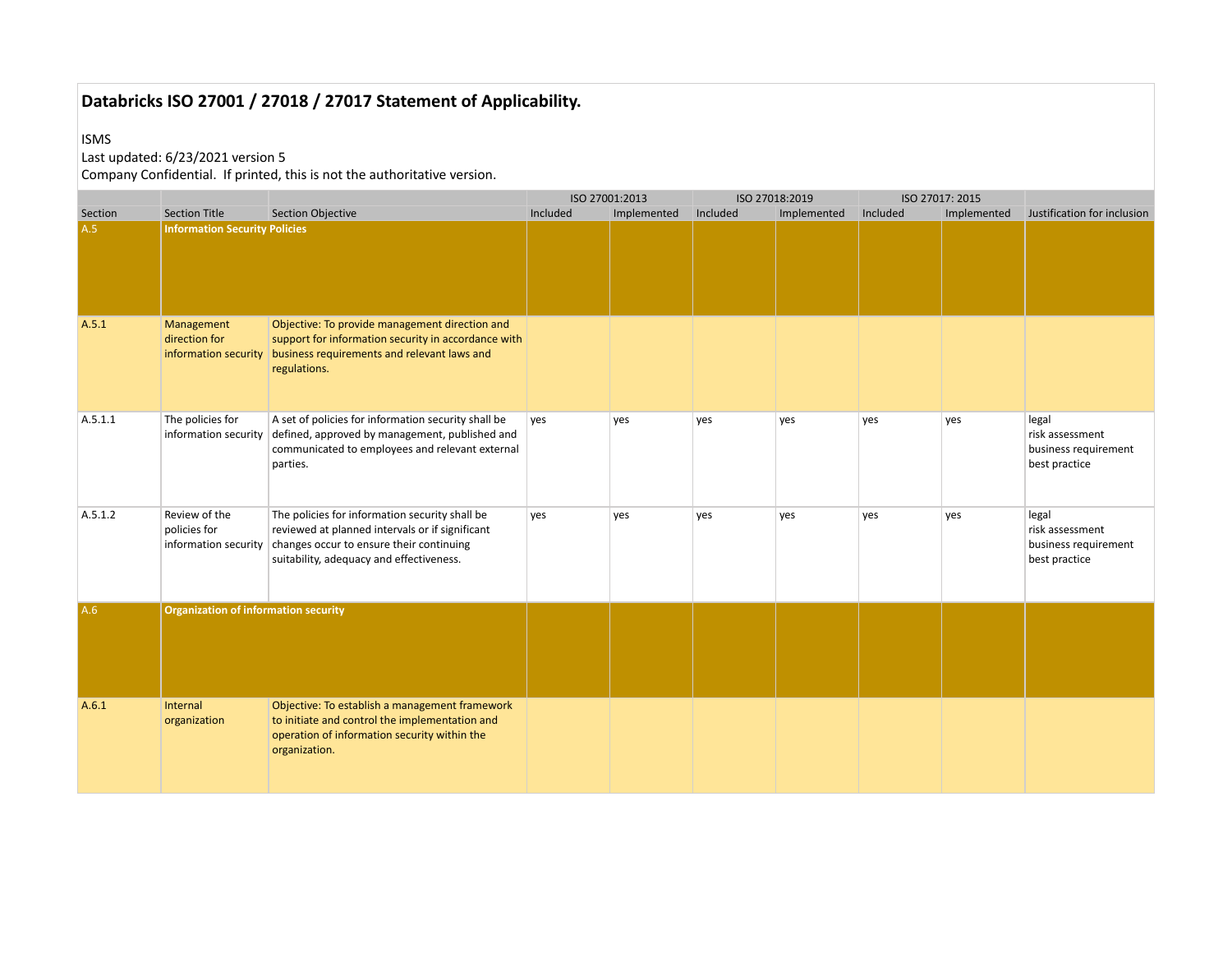#### ISMS

## Last updated: 6/23/2021 version 5

|         |                                                  |                                                                                                                                                                                            |          | ISO 27001:2013 |          | ISO 27018:2019 |          | ISO 27017: 2015 |                                  |
|---------|--------------------------------------------------|--------------------------------------------------------------------------------------------------------------------------------------------------------------------------------------------|----------|----------------|----------|----------------|----------|-----------------|----------------------------------|
| Section | <b>Section Title</b>                             | <b>Section Objective</b>                                                                                                                                                                   | Included | Implemented    | Included | Implemented    | Included | Implemented     | Justification for inclusion      |
| A.6.1.1 | Roles and<br>Responsibilities                    | Information Security   All information security responsibilities shall be<br>defined and allocated.                                                                                        | yes      | yes            | yes      | yes            | yes      | yes             | best practice<br>risk assessment |
| A.6.1.2 | Segregation of<br>duties                         | Conflicting duties and areas of responsibility shall<br>be segregated to reduce opportunities for<br>unauthorized or unintentional modification or<br>misuse of the organization's assets. | ves      | yes            | yes      | yes            | yes      | yes             | best practice<br>risk assessment |
| A.6.1.3 | Contact with<br>authorities                      | Appropriate contacts with relevant authorities shall ves<br>be maintained.                                                                                                                 |          | yes            | yes      | yes            | yes      | yes             | best practice<br>risk assessment |
| A.6.1.4 | Contact with special<br>interest groups          | Appropriate contacts with special interest groups<br>or other specialist security forums and professional<br>associations shall be maintained.                                             | ves      | yes            | yes      | yes            | yes      | yes             | best practice<br>risk assessment |
| A.6.1.5 | Information security<br>in project<br>management | Information security shall be addressed in project<br>management, regardless of the type of the project.                                                                                   | ves      | yes            | yes      | yes            | yes      | yes             | best practice<br>risk assessment |
| A.6.2   | Mobile devices and<br>teleworking                | Objective: To ensure the security of teleworking<br>and use of mobile devices.                                                                                                             |          |                |          |                |          |                 |                                  |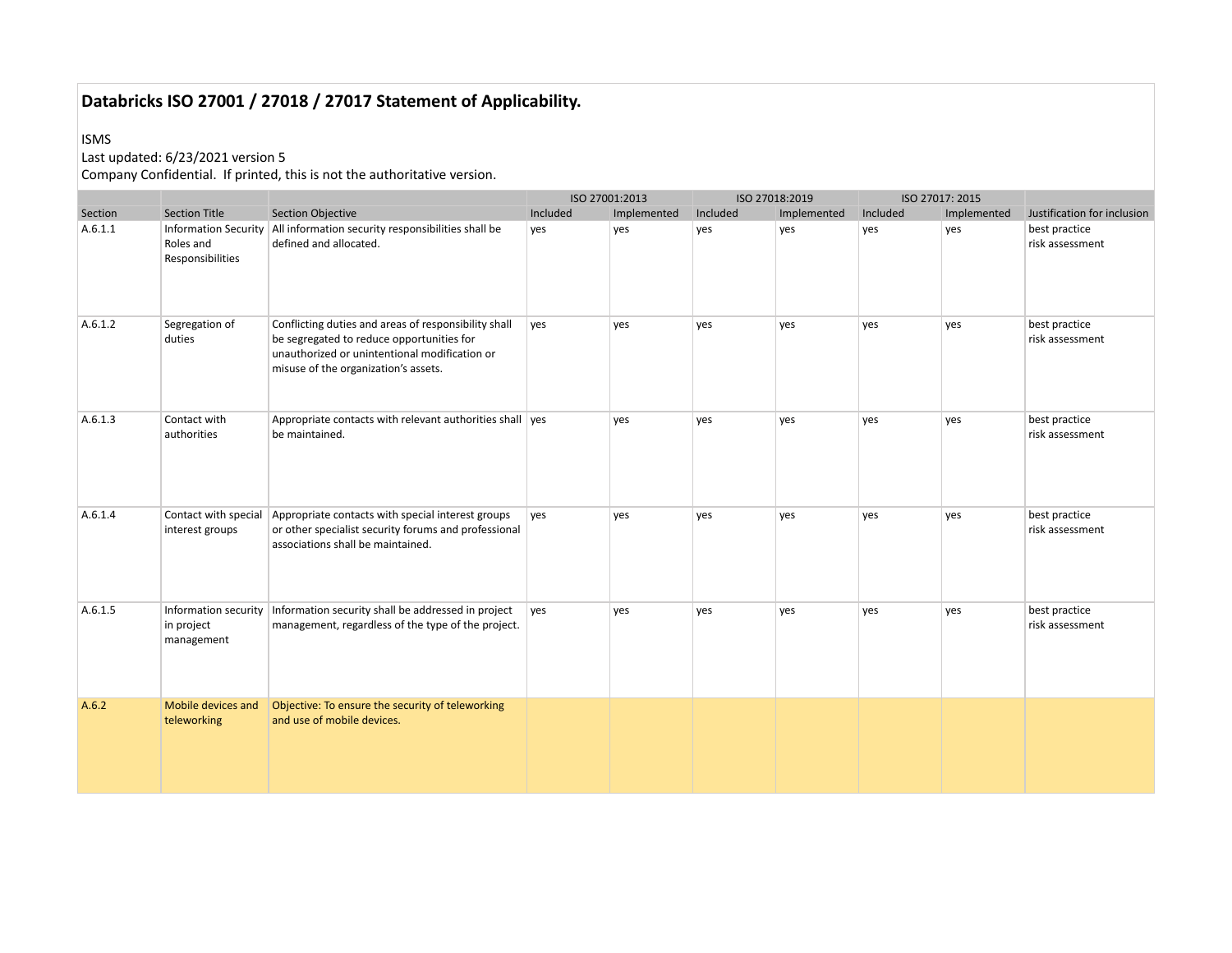#### ISMS

## Last updated: 6/23/2021 version 5

|         |                                          |                                                                                                                                                                                                                                                                                                    | ISO 27001:2013 |             |          | ISO 27018:2019 |          | ISO 27017: 2015 |                                                                   |
|---------|------------------------------------------|----------------------------------------------------------------------------------------------------------------------------------------------------------------------------------------------------------------------------------------------------------------------------------------------------|----------------|-------------|----------|----------------|----------|-----------------|-------------------------------------------------------------------|
| Section | <b>Section Title</b>                     | <b>Section Objective</b>                                                                                                                                                                                                                                                                           | Included       | Implemented | Included | Implemented    | Included | Implemented     | Justification for inclusion                                       |
| A.6.2.1 |                                          | Mobile device policy $\vert$ A policy and supporting security measures shall be<br>adopted to manage the risks introduced by using<br>mobile devices.                                                                                                                                              | yes            | yes         | yes      | yes            | yes      | yes             | best practice<br>risk assessment                                  |
| A.6.2.2 | Teleworking                              | A policy and supporting security measures shall be $\ $ yes<br>implemented to protect information accessed,<br>processed or stored at teleworking sites.                                                                                                                                           |                | yes         | yes      | yes            | yes      | yes             | best practice<br>business requirement<br>risk assessment          |
| A.7     | Human resource<br>security               |                                                                                                                                                                                                                                                                                                    |                |             |          |                |          |                 |                                                                   |
| A.7.1   | Prior to<br>employment                   | Objective: To ensure that employees and<br>contractors understand their responsibilities and<br>are suitable for the roles for which they are<br>considered.                                                                                                                                       |                |             |          |                |          |                 |                                                                   |
| A.7.1.1 | Screening                                | Background verification checks on all candidates<br>for employment shall be carried out in accordance<br>with relevant laws, regulations and ethics and shall<br>be proportional to the business requirements, the<br>classification of the information to be accessed and<br>the perceived risks. | yes            | yes         | yes      | yes            | yes      | yes             | legal<br>risk assessment<br>business requirement<br>best practice |
| A.7.1.2 | Terms and<br>conditions of<br>employment | The contractual agreements with employees and<br>contractors shall state their and the organization's<br>responsibilities for information security.                                                                                                                                                | yes            | yes         | yes      | yes            | yes      | yes             | legal<br>business requirement<br>best practice<br>risk assessment |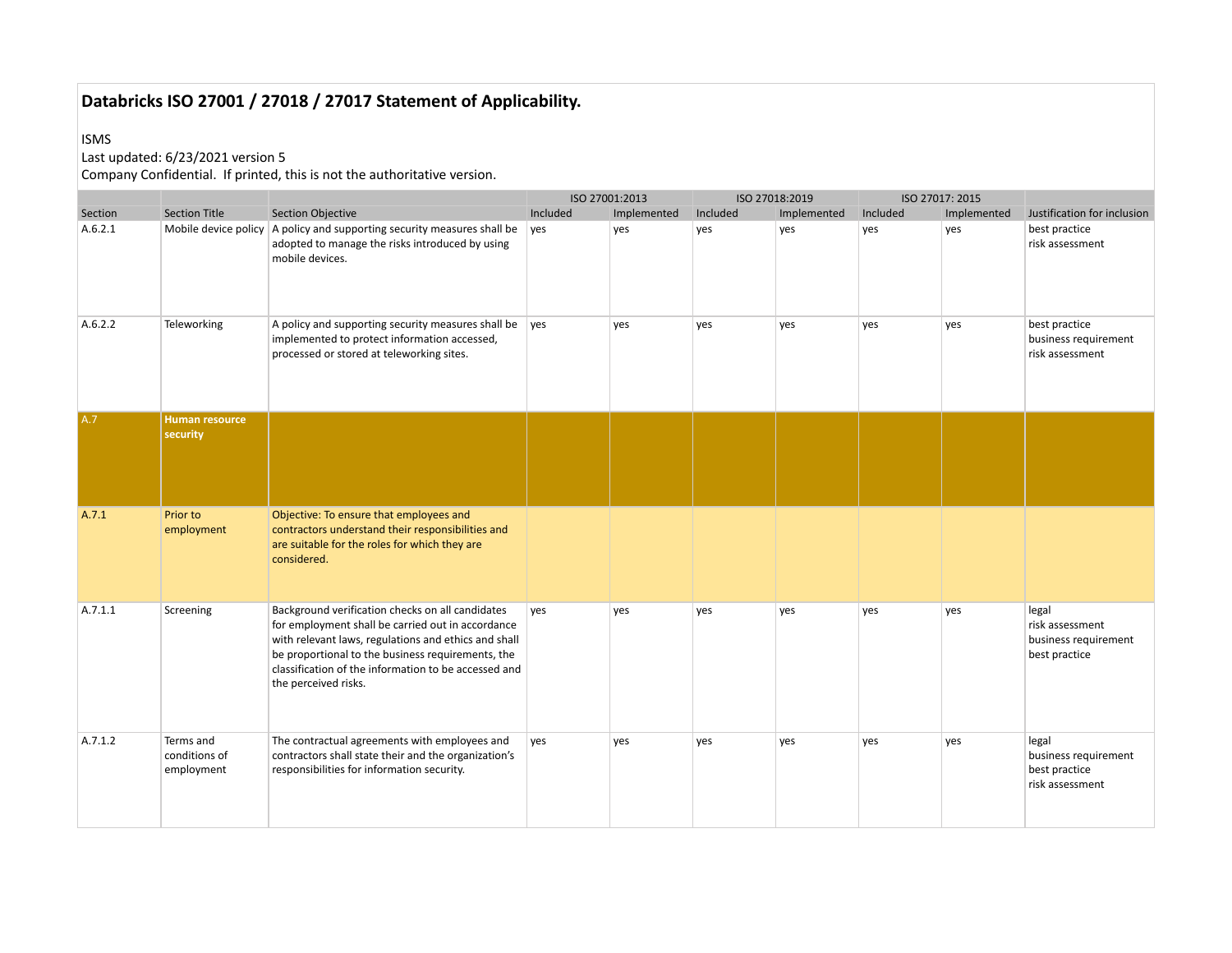#### ISMS

## Last updated: 6/23/2021 version 5

|         |                                                                 |                                                                                                                                                                                                                                              |          | ISO 27001:2013 |          | ISO 27018:2019 |          | ISO 27017: 2015 |                                                              |
|---------|-----------------------------------------------------------------|----------------------------------------------------------------------------------------------------------------------------------------------------------------------------------------------------------------------------------------------|----------|----------------|----------|----------------|----------|-----------------|--------------------------------------------------------------|
| Section | <b>Section Title</b>                                            | <b>Section Objective</b>                                                                                                                                                                                                                     | Included | Implemented    | Included | Implemented    | Included | Implemented     | Justification for inclusion                                  |
| A.7.2   |                                                                 | contractors are aware of and fulfil their<br>information security responsibilities.                                                                                                                                                          |          |                |          |                |          |                 |                                                              |
| A.7.2.1 | Management<br>responsibilities                                  | Management shall require all employees and<br>contractors to apply information security in<br>accordance with the established policies and<br>procedures of the organization.                                                                | yes      | yes            | yes      | yes            | yes      | yes             | best practice<br>risk assessment                             |
| A.7.2.2 | Information security<br>awareness,<br>education and<br>training | All employees of the organization and, where<br>relevant, contractors shall receive appropriate<br>awareness education and training and regular<br>updates in organizational policies and procedures,<br>as relevant for their job function. | yes      | yes            | yes      | yes            | yes      | yes             | legal<br>risk assessment<br>best practice<br>risk assessment |
| A.7.2.3 | Disciplinary process                                            | There shall be a formal and communicated<br>disciplinary process in place to take action against<br>employees who have committed an information<br>security breach.                                                                          | yes      | yes            | ves      | ves            | ves      | ves             | legal<br>best practice<br>risk assessment                    |
| A.7.3   | <b>Termination and</b><br>change of<br>employment               | Objective: To protect the organization's interests<br>as part of the process of changing or terminating<br>employment.                                                                                                                       |          |                |          |                |          |                 |                                                              |
| A.7.3.1 | Termination or<br>change of<br>employment<br>responsibilities   | Information security responsibilities and duties<br>that remain valid after termination or change of<br>employment shall be defined, communicated to<br>the employee or contractor and enforced.                                             | yes      | yes            | yes      | yes            | yes      | yes             | legal<br>risk assessment<br>best practice                    |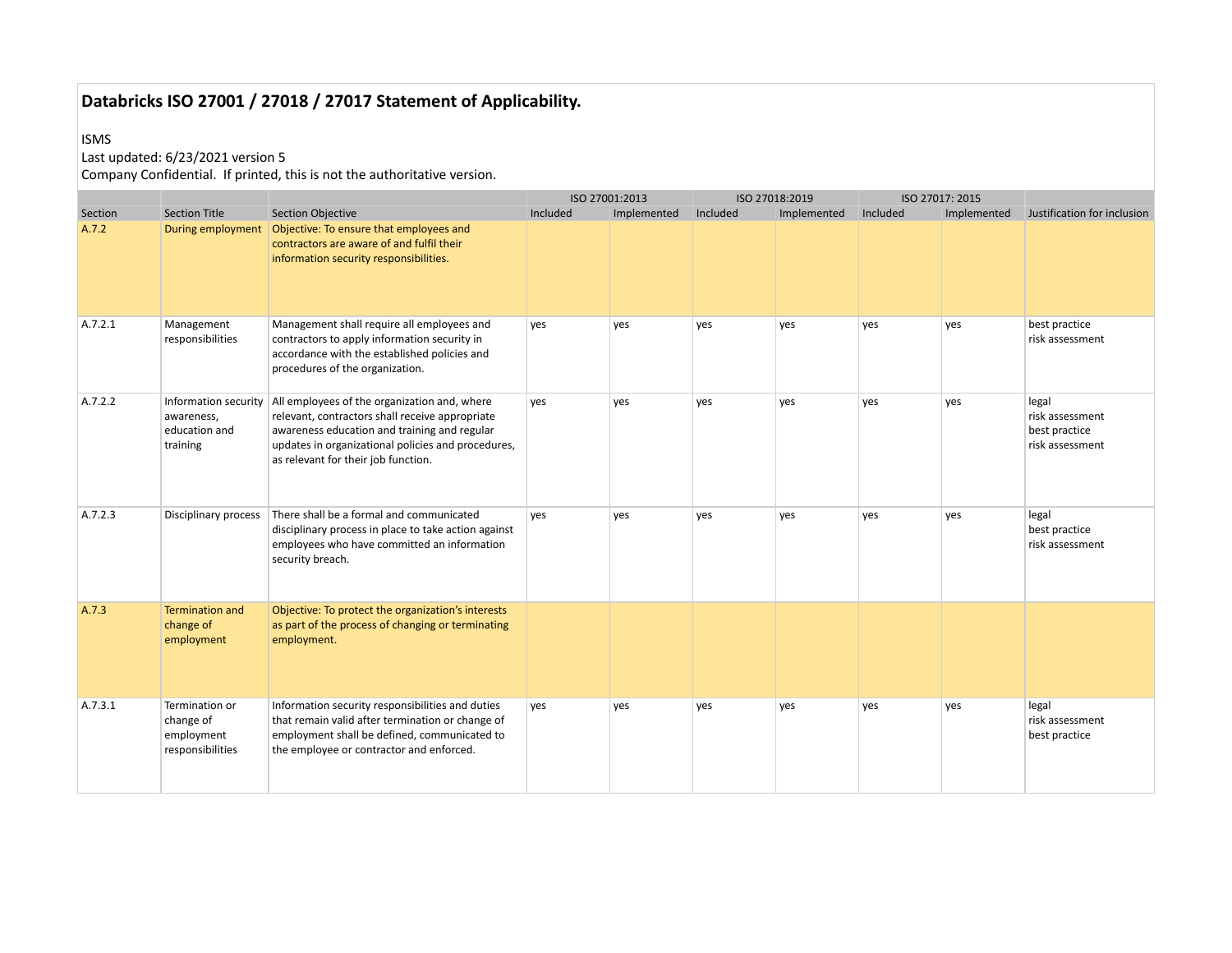#### ISMS

## Last updated: 6/23/2021 version 5

|         |                                     |                                                                                                                                                                                       |          | ISO 27001:2013 |          | ISO 27018:2019 |          | ISO 27017: 2015 |                                                          |
|---------|-------------------------------------|---------------------------------------------------------------------------------------------------------------------------------------------------------------------------------------|----------|----------------|----------|----------------|----------|-----------------|----------------------------------------------------------|
| Section | <b>Section Title</b>                | Section Objective                                                                                                                                                                     | Included | Implemented    | Included | Implemented    | Included | Implemented     | Justification for inclusion                              |
| A.8     | <b>Asset management</b>             |                                                                                                                                                                                       |          |                |          |                |          |                 |                                                          |
| A.8.1   | <b>Responsibility for</b><br>assets | Objective: To identify organizational assets and<br>define appropriate protection responsibilities.                                                                                   |          |                |          |                |          |                 |                                                          |
| A.8.1.1 | Inventory of assets                 | Assets associated with information and<br>information processing facilities shall be identified<br>and an inventory of these assets shall be drawn up<br>and maintained.              | yes      | yes            | yes      | yes            | yes      | yes             | business requirement<br>best practice<br>risk assessment |
| A.8.1.2 |                                     | Ownership of assets   Assets maintained in the inventory shall be owned. ves                                                                                                          |          | yes            | yes      | ves            | yes      | ves             | business requirement<br>best practice<br>risk assessment |
| A.8.1.3 | Acceptable use of<br>assets         | Rules for the acceptable use of information and of<br>assets associated with information and information<br>processing facilities shall be identified,<br>documented and implemented. | ves      | yes            | yes      | ves            | yes      | yes             | business requirement<br>best practice<br>risk assessment |
| A.8.1.4 | Return of assets                    | All employees and external party users shall return ves<br>all of the organizational assets in their possession<br>upon termination of their employment, contract or<br>agreement.    |          | yes            | yes      | ves            | yes      | yes             | business requirement<br>best practice<br>risk assessment |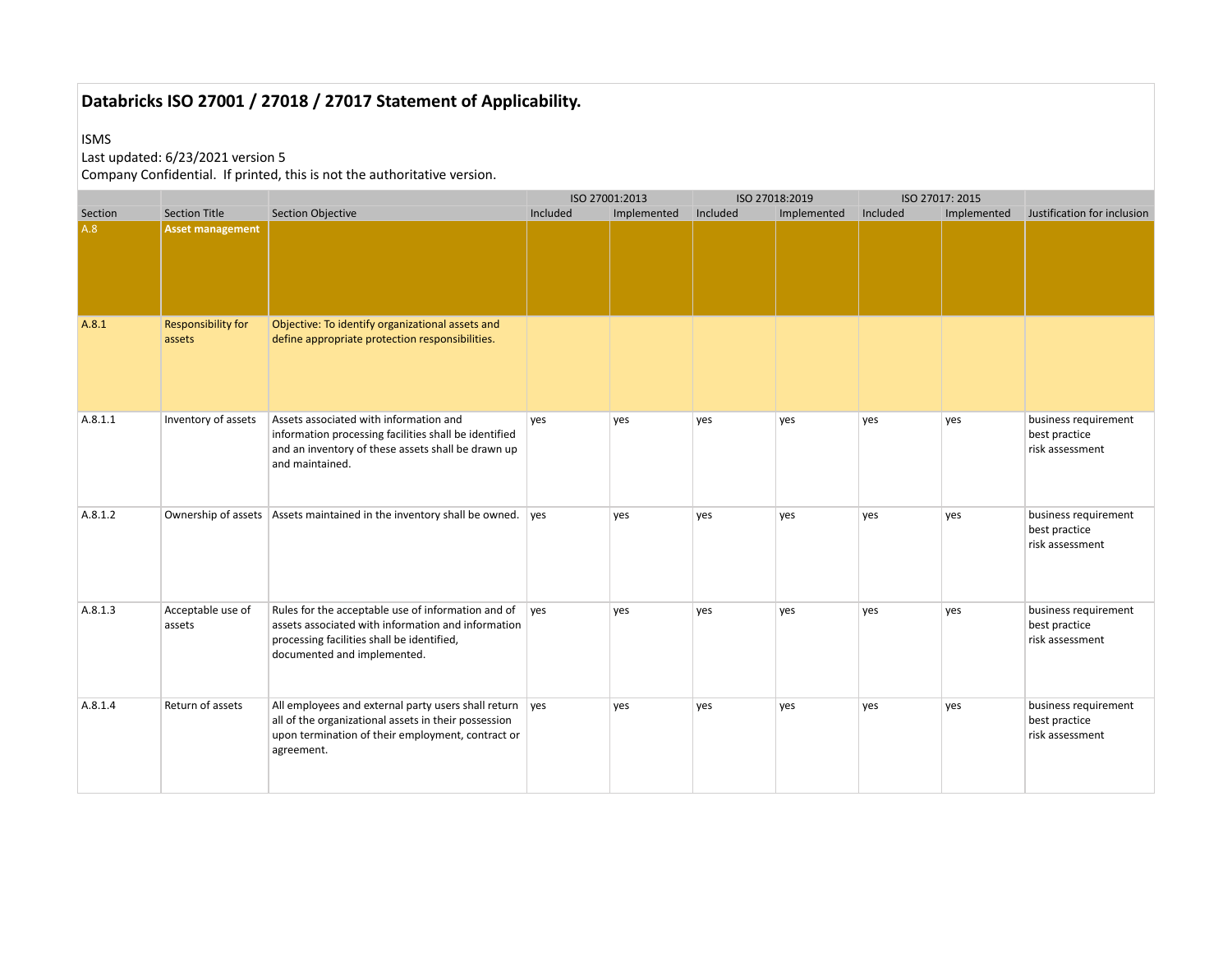#### ISMS

## Last updated: 6/23/2021 version 5

|         |                                  |                                                                                                                                                                                              |          | ISO 27001:2013 |          | ISO 27018:2019 |          | ISO 27017: 2015 |                                                          |
|---------|----------------------------------|----------------------------------------------------------------------------------------------------------------------------------------------------------------------------------------------|----------|----------------|----------|----------------|----------|-----------------|----------------------------------------------------------|
| Section | <b>Section Title</b>             | <b>Section Objective</b>                                                                                                                                                                     | Included | Implemented    | Included | Implemented    | Included | Implemented     | Justification for inclusion                              |
| A.8.2   | Information<br>classification    | Objective: To ensure that information receives an<br>appropriate level of protection in accordance with<br>its importance to the organization.                                               |          |                |          |                |          |                 |                                                          |
| A.8.2.1 | Classification of<br>information | Information shall be classified in terms of legal<br>requirements, value, criticality and sensitivity to<br>unauthorised disclosure or modification.                                         | yes      | yes            | yes      | yes            | yes      | yes             | business requirement<br>best practice<br>risk assessment |
| A.8.2.2 | Labelling of<br>information      | An appropriate set of procedures for information<br>labelling shall be developed and implemented in<br>accordance with the information classification<br>scheme adopted by the organization. | yes      | yes            | yes      | yes            | yes      | yes             | business requirement<br>best practice<br>risk assessment |
| A.8.2.3 | Handling of assets               | Procedures for handling assets shall be developed<br>and implemented in accordance with the<br>information classification scheme adopted by the<br>organization.                             | ves      | ves            | ves      | ves            | yes      | yes             | business requirement<br>best practice<br>risk assessment |
| A.8.3   | <b>Media handling</b>            | Objective: To prevent unauthorized disclosure,<br>modification, removal or destruction of<br>information stored on media.                                                                    |          |                |          |                |          |                 |                                                          |
| A.8.3.1 | Management of<br>removable media | Procedures shall be implemented for the<br>management of removable media in accordance<br>with the classification scheme adopted by the<br>organization.                                     | yes      | yes            | yes      | yes            | yes      | yes             | business requirement<br>best practice<br>risk assessment |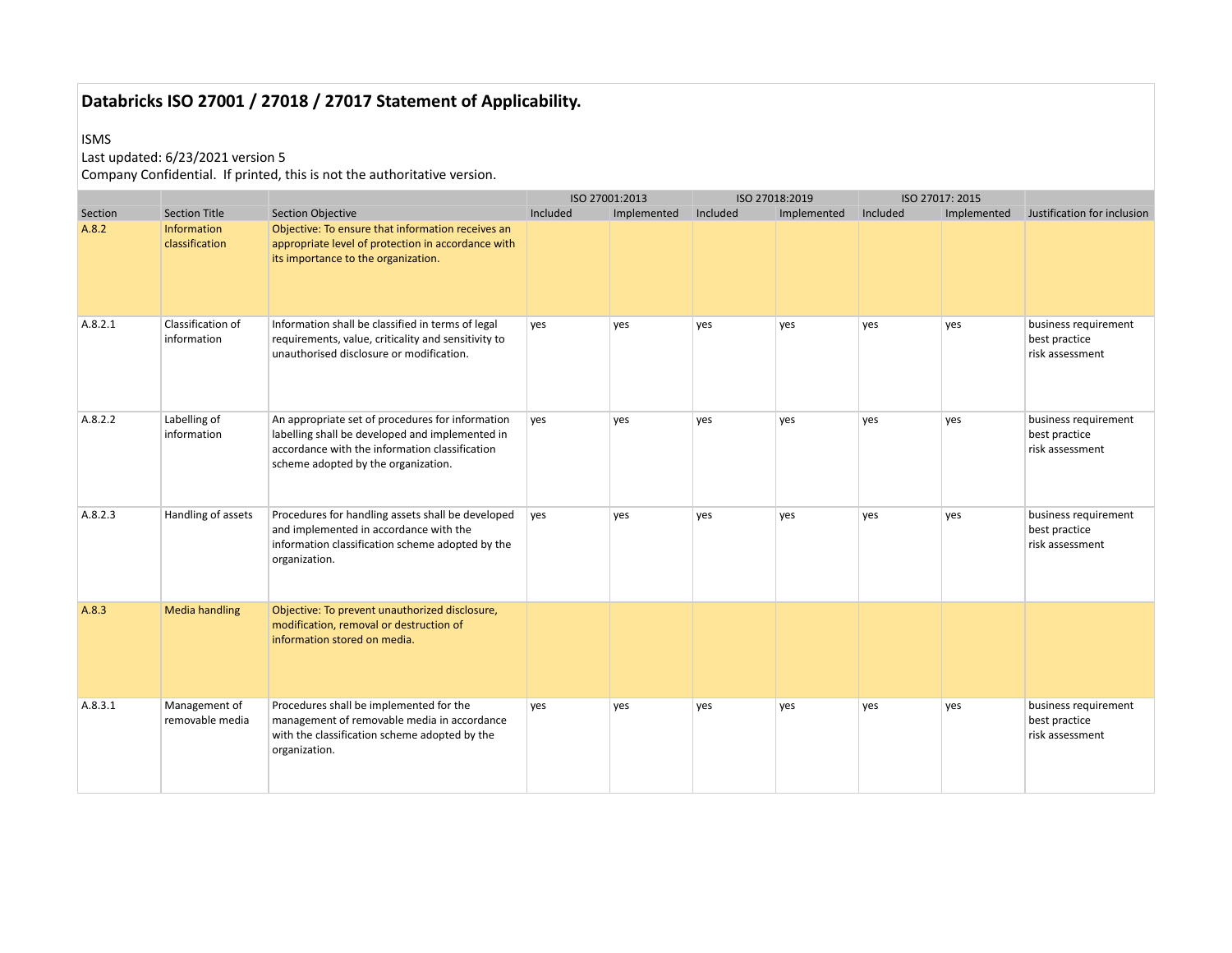#### ISMS

## Last updated: 6/23/2021 version 5

|         |                                                      |                                                                                                                                        | ISO 27001:2013 |             |          | ISO 27018:2019 |          | ISO 27017: 2015 |                                                                   |
|---------|------------------------------------------------------|----------------------------------------------------------------------------------------------------------------------------------------|----------------|-------------|----------|----------------|----------|-----------------|-------------------------------------------------------------------|
| Section | <b>Section Title</b>                                 | <b>Section Objective</b>                                                                                                               | Included       | Implemented | Included | Implemented    | Included | Implemented     | Justification for inclusion                                       |
| A.8.3.2 | Disposal of media                                    | Media shall be disposed of securely when no<br>longer required, using formal procedures.                                               | yes            | yes         | yes      | yes            | yes      | yes             | legal<br>risk assessment<br>best practice<br>business requirement |
| A.8.3.3 | Physical media<br>transfer                           | Media containing information shall be protected<br>against unauthorized access, misuse or corruption<br>during transportation.         | yes            | yes         | yes      | yes            | yes      | yes             | risk assessment<br>best practice<br>business requirement          |
| A.9     | <b>Access control</b>                                |                                                                                                                                        |                |             |          |                |          |                 |                                                                   |
| A.9.1   | <b>Business</b><br>requirements of<br>access control | Objective: To limit access to information and<br>information processing facilities.                                                    |                |             |          |                |          |                 |                                                                   |
| A.9.1.1 | Access control<br>policy                             | An access control policy shall be established,<br>documented and reviewed based on business and<br>information security requirements.  | yes            | yes         | yes      | yes            | yes      | yes             | legal<br>risk assessment<br>best practice<br>business requirement |
| A.9.1.2 | Access to networks<br>and network<br>services        | Users shall only be provided with access to the<br>network and network services that they have been<br>specifically authorized to use. | yes            | yes         | yes      | yes            | yes      | yes             | legal<br>risk assessment<br>best practice<br>business requirement |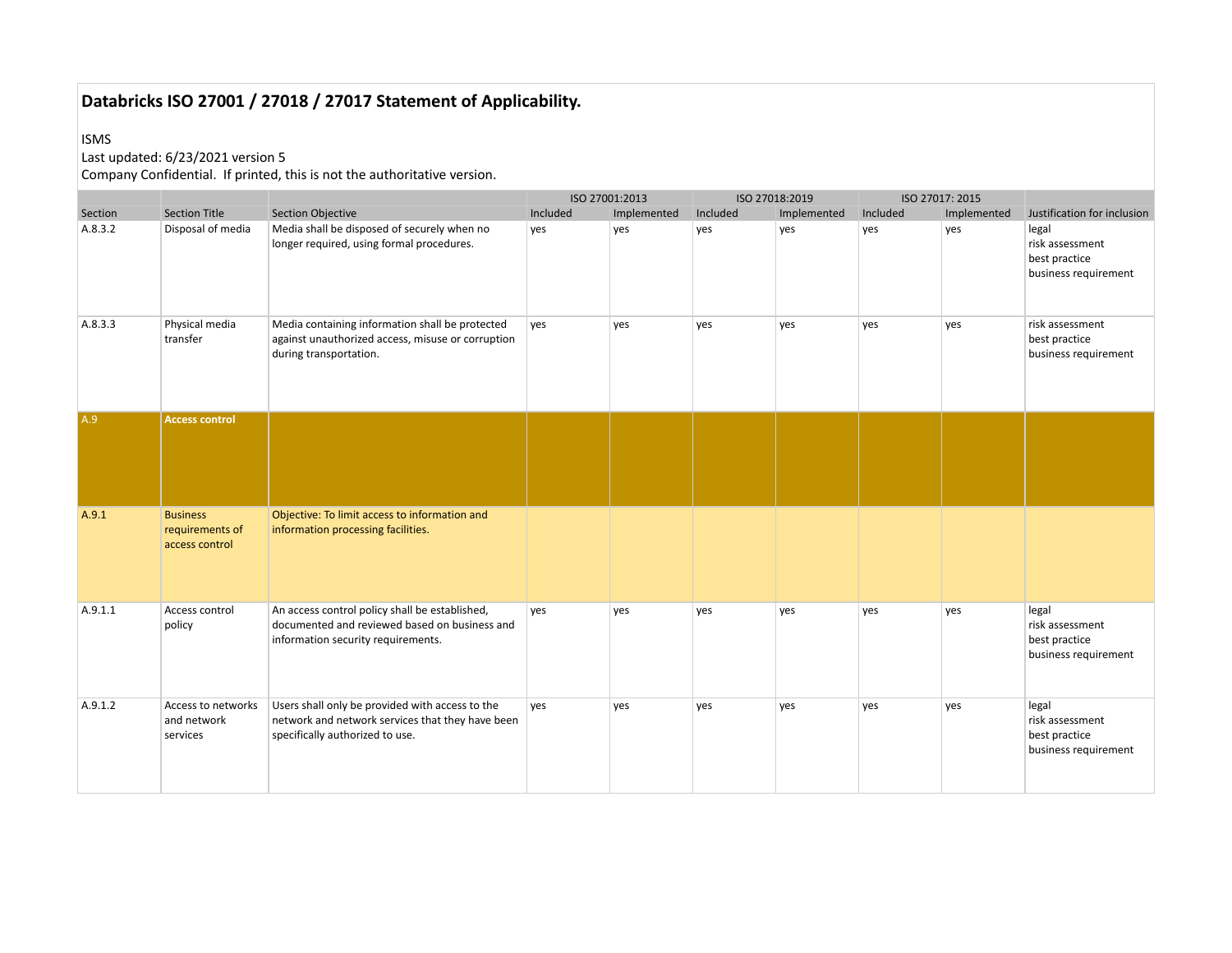#### ISMS

## Last updated: 6/23/2021 version 5

|                  |                                                                                                                                                                                |                                                                                                                                                        | ISO 27001:2013 |             |          | ISO 27018:2019 |          | ISO 27017: 2015 |                                                                   |
|------------------|--------------------------------------------------------------------------------------------------------------------------------------------------------------------------------|--------------------------------------------------------------------------------------------------------------------------------------------------------|----------------|-------------|----------|----------------|----------|-----------------|-------------------------------------------------------------------|
| Section<br>A.9.2 | <b>Section Title</b><br>User access<br>management<br>Objective: To ensure<br>authorized user<br>access and to<br>prevent<br>unauthorized access<br>to systems and<br>services. | <b>Section Objective</b>                                                                                                                               | Included       | Implemented | Included | Implemented    | Included | Implemented     | Justification for inclusion                                       |
| A.9.2.1          | User registration<br>and de-registration                                                                                                                                       | A formal user registration and de-registration<br>process shall be implemented to enable<br>assignment of access rights.                               | yes            | yes         | yes      | yes            | yes      | yes             | risk assessment<br>best practice<br>business requirement          |
| A.9.2.2          | User access<br>provisioning                                                                                                                                                    | A formal user access provisioning process shall be<br>implemented to assign or revoke access rights for<br>all user types to all systems and services. | yes            | yes         | yes      | yes            | yes      | yes             | best practice<br>business requirement<br>risk assessment          |
| A.9.2.3          | Management of<br>privileged access<br>rights                                                                                                                                   | The allocation and use of privileged access rights<br>shall be restricted and controlled.                                                              | yes            | yes         | yes      | yes            | yes      | yes             | legal<br>risk assessment<br>best practice<br>business requirement |
| A.9.2.4          | Management of<br>secret<br>authentication<br>information of users                                                                                                              | The allocation of secret authentication information ves<br>shall be controlled through a formal management<br>process.                                 |                | ves         | yes      | yes            | yes      | yes             | risk assessment<br>best practice<br>business requirement          |
| A.9.2.5          | Review of user<br>access rights                                                                                                                                                | Asset owners shall review users' access rights at<br>regular intervals.                                                                                | yes            | yes         | yes      | yes            | yes      | yes             | risk assessment<br>best practice<br>business requirement          |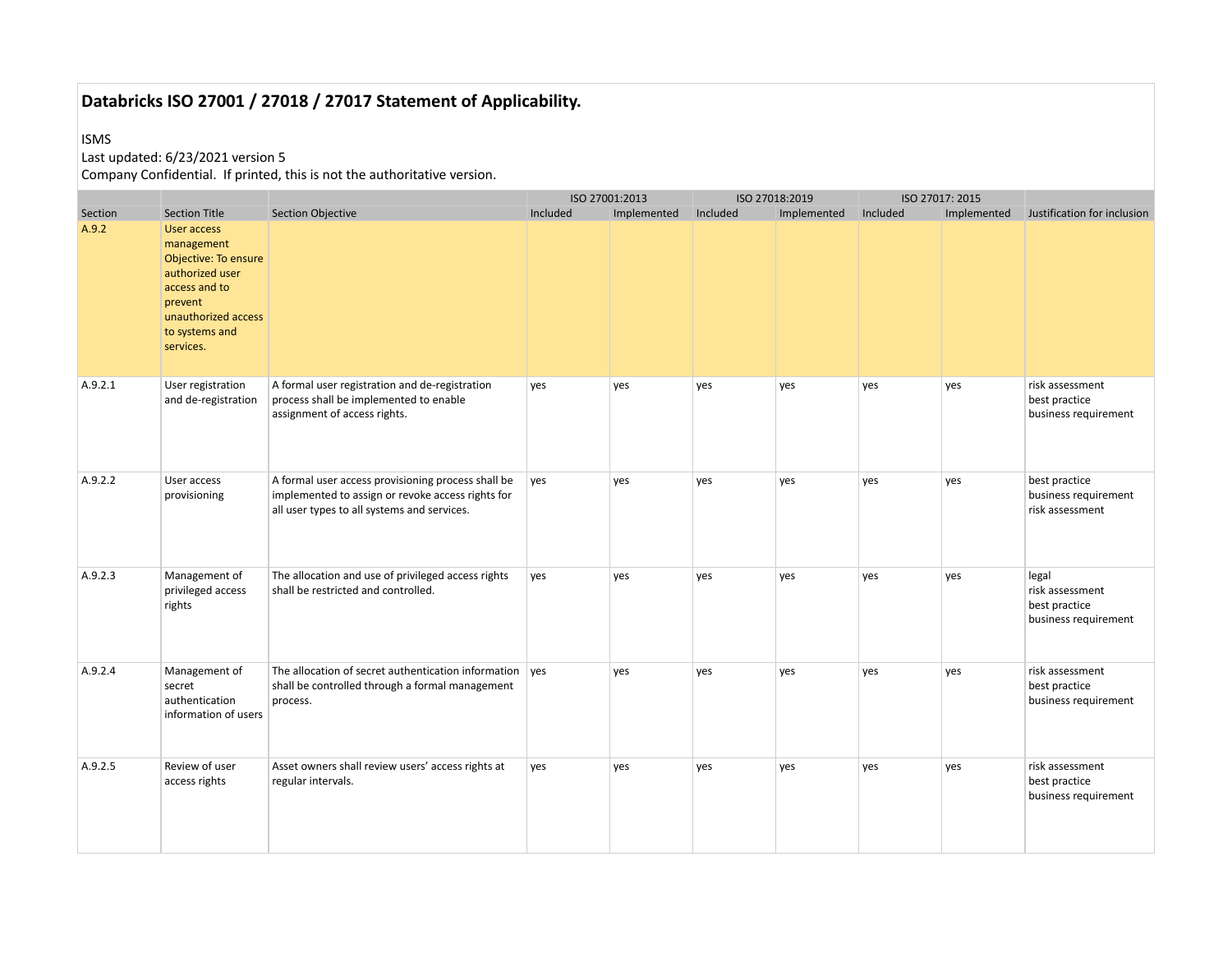#### ISMS

## Last updated: 6/23/2021 version 5

|         |                                                |                                                                                                                                                                                                                                     |          | ISO 27001:2013 |          | ISO 27018:2019 |          | ISO 27017: 2015 |                                                                   |
|---------|------------------------------------------------|-------------------------------------------------------------------------------------------------------------------------------------------------------------------------------------------------------------------------------------|----------|----------------|----------|----------------|----------|-----------------|-------------------------------------------------------------------|
| Section | <b>Section Title</b>                           | <b>Section Objective</b>                                                                                                                                                                                                            | Included | Implemented    | Included | Implemented    | Included | Implemented     | Justification for inclusion                                       |
| A.9.2.6 | Removal or<br>adjustment of<br>access rights   | The access rights of all employees and external<br>party users to information and information<br>processing facilities shall be removed upon<br>termination of their employment, contract or<br>agreement, or adjusted upon change. | yes      | yes            | yes      | yes            | yes      | yes             | risk assessment<br>legal<br>best practice<br>business requirement |
| A.9.3   |                                                | safeguarding their authentication information.                                                                                                                                                                                      |          |                |          |                |          |                 |                                                                   |
| A.9.3.1 | Use of secret<br>authentication<br>information | Users shall be required to follow the organization's<br>practices in the use of secret authentication<br>information.                                                                                                               | yes      | yes            | yes      | ves            | yes      | yes             | risk assessment<br>best practice<br>business requirement          |
| A.9.4   | System and<br>application access<br>control    | Objective: To prevent unauthorized access to<br>systems and applications.                                                                                                                                                           |          |                |          |                |          |                 |                                                                   |
| A.9.4.1 | Information access<br>restriction              | Access to information and application system<br>functions shall be restricted in accordance with the<br>access control policy.                                                                                                      | yes      | yes            | yes      | yes            | yes      | yes             | risk assessment<br>best practice<br>business requirement          |
| A.9.4.2 | Secure log-on<br>procedures                    | Where required by the access control policy, access $\vert$ yes<br>to systems and applications shall be controlled by a<br>secure log-on procedure.                                                                                 |          | yes            | yes      | yes            | yes      | yes             | best practice<br>business requirement<br>risk assessment          |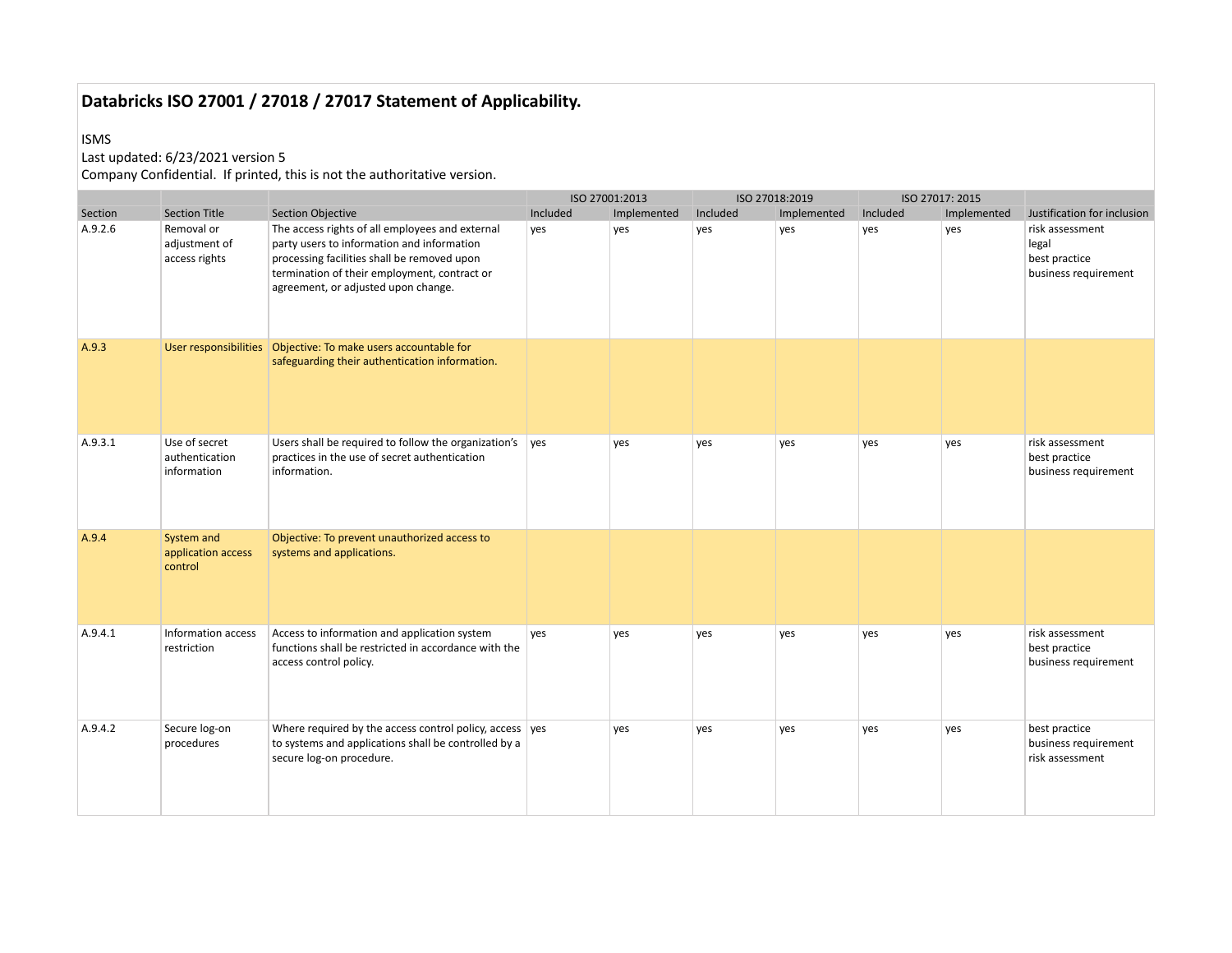#### ISMS

## Last updated: 6/23/2021 version 5

|          |                                                   |                                                                                                                                                   | ISO 27001:2013 |             |          | ISO 27018:2019 |          | ISO 27017: 2015 |                                                          |
|----------|---------------------------------------------------|---------------------------------------------------------------------------------------------------------------------------------------------------|----------------|-------------|----------|----------------|----------|-----------------|----------------------------------------------------------|
| Section  | <b>Section Title</b>                              | Section Objective                                                                                                                                 | Included       | Implemented | Included | Implemented    | Included | Implemented     | Justification for inclusion                              |
| A.9.4.3  | Password<br>management<br>system                  | Password management systems shall be interactive ves<br>and shall ensure quality passwords.                                                       |                | yes         | yes      | yes            | yes      | yes             | risk assessment<br>best practice<br>business requirement |
| A.9.4.4  | Use of privileged<br>utility programs             | The use of utility programs that might be capable<br>of overriding system and application controls shall<br>be restricted and tightly controlled. | ves            | yes         | yes      | yes            | yes      | yes             | best practice<br>business requirement<br>risk assessment |
| A.9.4.5  | Access control to<br>program source<br>code       | Access to program source code shall be restricted.                                                                                                | yes            | yes         | yes      | yes            | yes      | yes             | best practice<br>business requirement<br>risk assessment |
| A.10     | Cryptography                                      |                                                                                                                                                   |                |             |          |                |          |                 |                                                          |
| A.10.1   | Cryptographic<br>controls                         | Objective: To ensure proper and effective use of<br>cryptography to protect the confidentiality,<br>authenticity and/or integrity of information. |                |             |          |                |          |                 |                                                          |
| A.10.1.1 | Policy on the use of<br>cryptographic<br>controls | A policy on the use of cryptographic controls for<br>protection of information shall be developed and<br>implemented.                             | yes            | yes         | yes      | yes            | yes      | yes             | best practice<br>business requirement<br>risk assessment |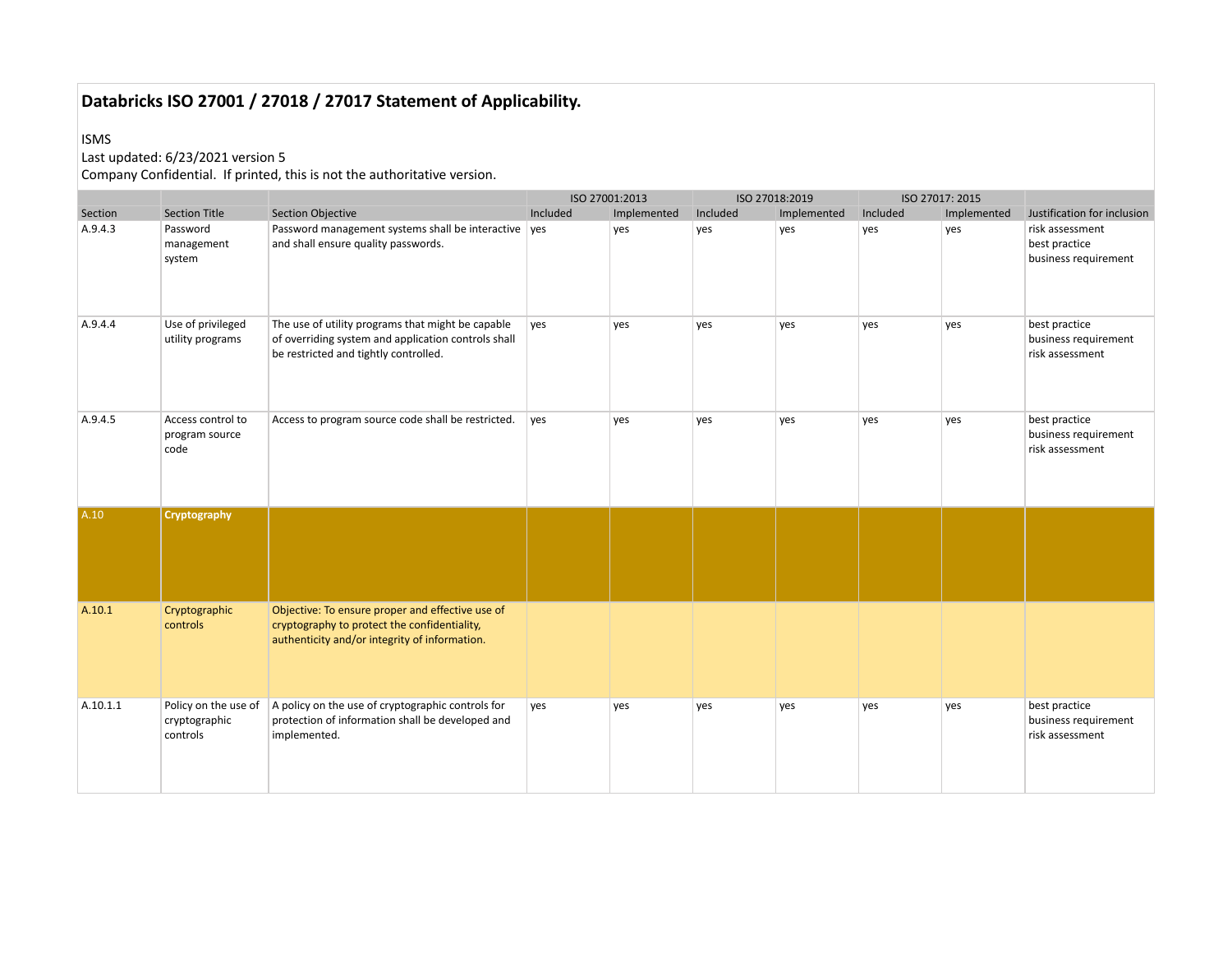#### ISMS

## Last updated: 6/23/2021 version 5

|          |                                                  |                                                                                                                                                                      | ISO 27001:2013 |             | ISO 27018:2019 |             | ISO 27017: 2015 |             |                                                          |
|----------|--------------------------------------------------|----------------------------------------------------------------------------------------------------------------------------------------------------------------------|----------------|-------------|----------------|-------------|-----------------|-------------|----------------------------------------------------------|
| Section  | <b>Section Title</b>                             | <b>Section Objective</b>                                                                                                                                             | Included       | Implemented | Included       | Implemented | Included        | Implemented | Justification for inclusion                              |
| A.10.1.2 | Key management                                   | A policy on the use, protection and lifetime of<br>cryptographic keys shall be developed and<br>implemented through their whole lifecycle.                           | yes            | yes         | yes            | yes         | yes             | yes         | best practice<br>business requirement<br>risk assessment |
| A.11     | <b>Physical and</b><br>environmental<br>security |                                                                                                                                                                      |                |             |                |             |                 |             |                                                          |
| A.11.1   | Secure areas                                     | Objective: To prevent unauthorized physical<br>access, damage and interference to the<br>organization's information and information<br>processing facilities.        |                |             |                |             |                 |             |                                                          |
| A.11.1.1 | Physical security<br>perimeter                   | Security perimeters shall be defined and used to<br>protect areas that contain either sensitive or<br>critical information and information processing<br>facilities. | yes            | yes         | yes            | yes         | yes             | yes         | risk assessment<br>best practice<br>business requirement |
| A.11.1.2 | Physical entry<br>controls                       | Secure areas shall be protected by appropriate<br>entry controls to ensure that only authorized<br>personnel are allowed access.                                     | yes            | yes         | yes            | yes         | yes             | yes         | risk assessment<br>best practice<br>business requirement |
| A.11.1.3 | Securing offices,<br>rooms and facilities        | Physical security for offices, rooms and facilities<br>shall be designed and applied.                                                                                | yes            | yes         | yes            | yes         | yes             | yes         | risk assessment<br>best practice<br>business requirement |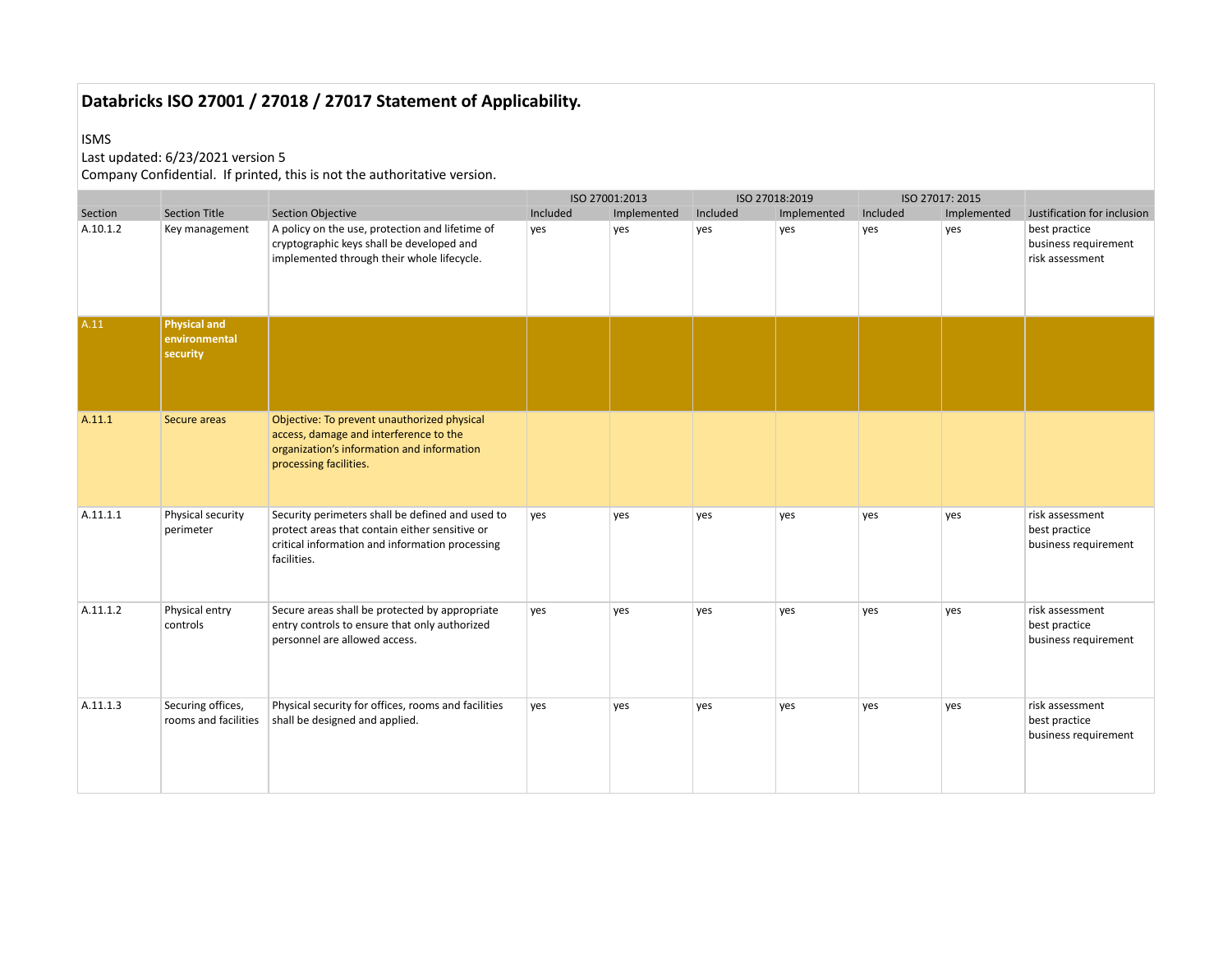#### ISMS

## Last updated: 6/23/2021 version 5

|          |                                                                |                                                                                                                                                                                                                                                                            | ISO 27001:2013 |             |          | ISO 27018:2019 |          | ISO 27017: 2015 |                                                          |
|----------|----------------------------------------------------------------|----------------------------------------------------------------------------------------------------------------------------------------------------------------------------------------------------------------------------------------------------------------------------|----------------|-------------|----------|----------------|----------|-----------------|----------------------------------------------------------|
| Section  | <b>Section Title</b>                                           | <b>Section Objective</b>                                                                                                                                                                                                                                                   | Included       | Implemented | Included | Implemented    | Included | Implemented     | Justification for inclusion                              |
| A.11.1.4 | Protecting against<br>external and<br>environmental<br>threats | Physical protection against natural disasters,<br>malicious attack or accidents shall be designed and<br>applied.                                                                                                                                                          | yes            | yes         | yes      | yes            | yes      | yes             | risk assessment<br>best practice<br>business requirement |
| A.11.1.5 | Working in secure<br>areas                                     | Procedures for working in secure areas shall be<br>designed and applied.                                                                                                                                                                                                   | yes            | ves         | yes      | yes            | yes      | yes             | risk assessment<br>best practice<br>business requirement |
| A.11.1.6 | areas                                                          | Delivery and loading Access points such as delivery and loading areas<br>and other points where unauthorized persons<br>could enter the premises shall be controlled and, if<br>possible, isolated from information processing<br>facilities to avoid unauthorized access. | yes            | yes         | yes      | yes            | yes      | yes             | best practice<br>business requirement<br>risk assessment |
| A.11.2   | Equipment                                                      | To prevent loss, damage, theft or compromise of<br>assets and interruption to the organization's<br>operations.                                                                                                                                                            |                |             |          |                |          |                 |                                                          |
| A.11.2.1 | <b>Equipment siting</b><br>and protection                      | Equipment shall be sited and protected to reduce<br>the risks from environmental threats and hazards,<br>and opportunities for unauthorized access.                                                                                                                        | yes            | yes         | yes      | yes            | yes      | yes             | best practice<br>business requirement<br>risk assessment |
| A.11.2.2 | Supporting utilities                                           | Equipment shall be protected from power failures<br>and other disruptions caused by failures in<br>supporting utilities.                                                                                                                                                   | ves            | ves         | yes      | yes            | yes      | yes             | best practice<br>risk assessment                         |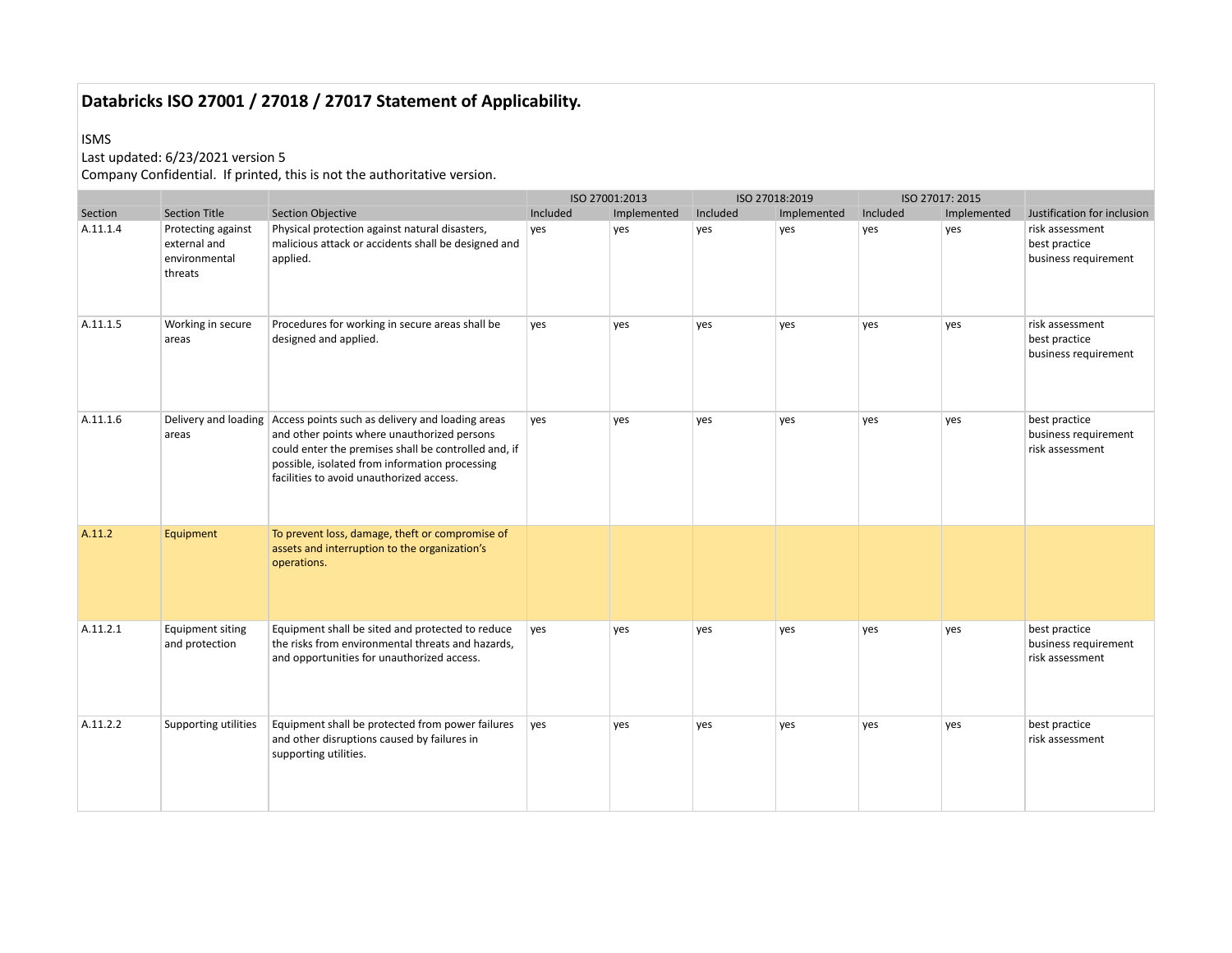#### ISMS

## Last updated: 6/23/2021 version 5

|          |                                                     |                                                                                                                                                                                                          | ISO 27001:2013 |             |          | ISO 27018:2019 |          | ISO 27017: 2015 |                                                          |
|----------|-----------------------------------------------------|----------------------------------------------------------------------------------------------------------------------------------------------------------------------------------------------------------|----------------|-------------|----------|----------------|----------|-----------------|----------------------------------------------------------|
| Section  | <b>Section Title</b>                                | <b>Section Objective</b>                                                                                                                                                                                 | Included       | Implemented | Included | Implemented    | Included | Implemented     | Justification for inclusion                              |
| A.11.2.3 | Cabling security                                    | Power and telecommunications cabling carrying<br>data or supporting information services shall be<br>protected from interception, interference or<br>damage.                                             | yes            | yes         | yes      | yes            | yes      | yes             | best practice<br>risk assessment                         |
| A.11.2.4 | Equipment<br>maintenance                            | Equipment shall be correctly maintained to ensure<br>its continued availability and integrity.                                                                                                           | ves            | yes         | yes      | yes            | yes      | yes             | best practice<br>business requirement<br>risk assessment |
| A.11.2.5 | Removal of assets                                   | Equipment, information or software shall not be<br>taken off-site without prior authorization.                                                                                                           | yes            | yes         | yes      | yes            | yes      | yes             | best practice<br>risk assessment                         |
| A.11.2.6 | Security of<br>equipment and<br>assets off-premises | Security shall be applied to off-site assets taking<br>into account the different risks of working outside<br>the organization's premises.                                                               | yes            | yes         | yes      | yes            | yes      | yes             | risk assessment<br>best practice<br>business requirement |
| A.11.2.7 | Secure disposal or<br>reuse of equipment            | All items of equipment containing storage media<br>shall be verified to ensure that any sensitive data<br>and licensed software has been removed or<br>securely overwritten prior to disposal or re-use. | yes            | yes         | yes      | yes            | yes      | yes             | risk assessment<br>best practice                         |
| A.11.2.8 | Unattended user<br>equipment                        | Users shall ensure that unattended equipment has<br>appropriate protection.                                                                                                                              | ves            | yes         | yes      | ves            | yes      | ves             | risk assessment<br>best practice<br>business requirement |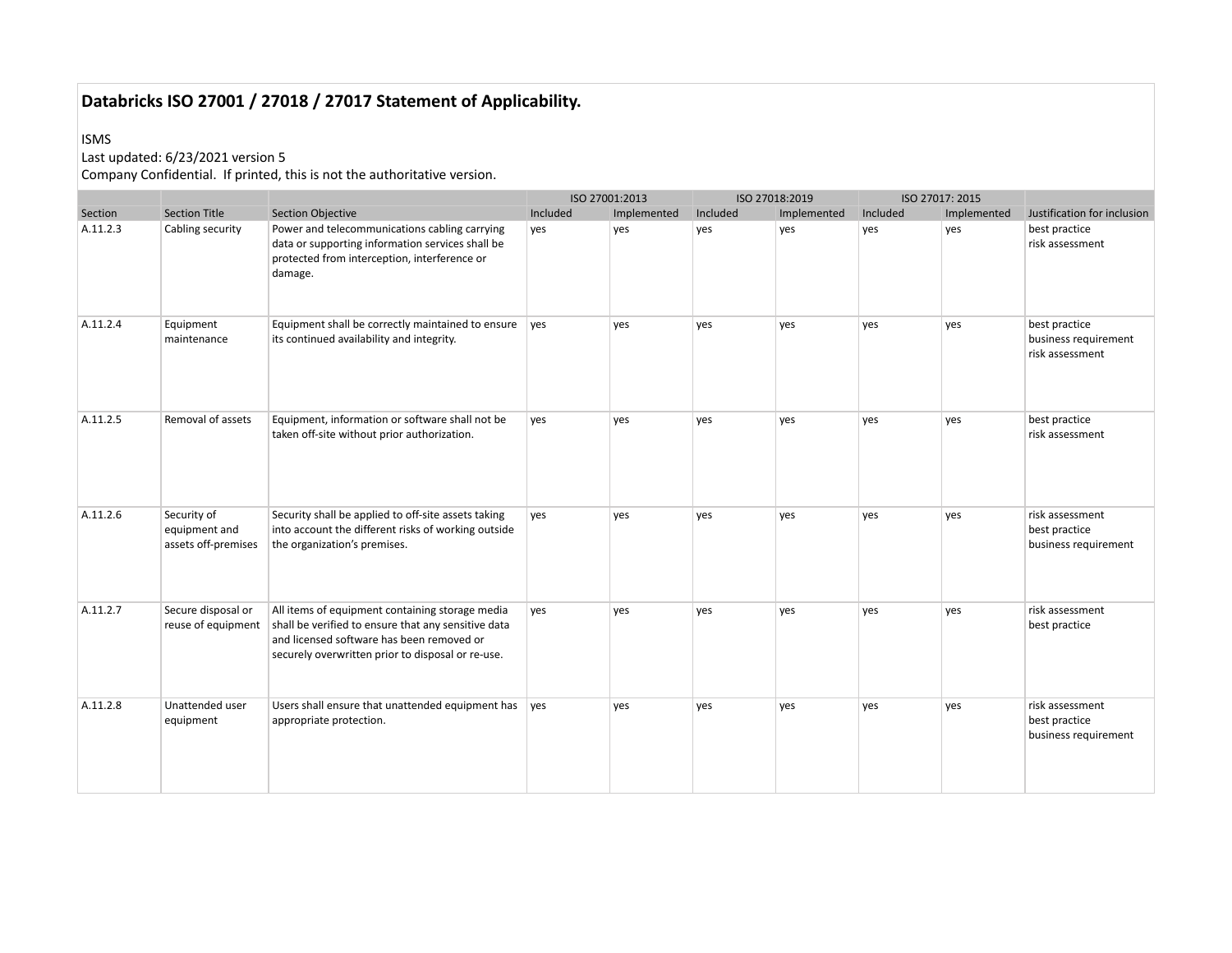#### ISMS

## Last updated: 6/23/2021 version 5

|          |                                                   |                                                                                                                                                            | ISO 27001:2013 |             |          | ISO 27018:2019 |          | ISO 27017: 2015 |                                                          |
|----------|---------------------------------------------------|------------------------------------------------------------------------------------------------------------------------------------------------------------|----------------|-------------|----------|----------------|----------|-----------------|----------------------------------------------------------|
| Section  | <b>Section Title</b>                              | Section Objective                                                                                                                                          | Included       | Implemented | Included | Implemented    | Included | Implemented     | Justification for inclusion                              |
| A.11.2.9 | Clear desk and clear<br>screen policy             | A clear desk policy for papers and removable<br>storage media and a clear screen policy for<br>information processing facilities shall be adopted.         | yes            | yes         | yes      | yes            | yes      | yes             | risk assessment<br>best practice<br>business requirement |
| A.12     | <b>Operations security</b>                        |                                                                                                                                                            |                |             |          |                |          |                 |                                                          |
| A.12.1   | Operational<br>procedures and<br>responsibilities | Objective: To ensure correct and secure operations<br>of information processing facilities.                                                                |                |             |          |                |          |                 |                                                          |
| A.12.1.1 | Documented<br>operating<br>procedures             | Operating procedures shall be documented and<br>made available to all users who need them.                                                                 | yes            | yes         | yes      | yes            | yes      | yes             | best practice<br>business requirement<br>risk assessment |
| A.12.1.2 | Change<br>management                              | Changes to the organization, business processes,<br>information processing facilities and systems that<br>affect information security shall be controlled. | yes            | yes         | yes      | yes            | yes      | yes             | risk assessment<br>best practice<br>business requirement |
| A.12.1.3 | Capacity<br>management                            | The use of resources shall be monitored, tuned and ves<br>projections made of future capacity requirements<br>to ensure the required system performance.   |                | yes         | yes      | yes            | yes      | yes             | best practice<br>business requirement<br>risk assessment |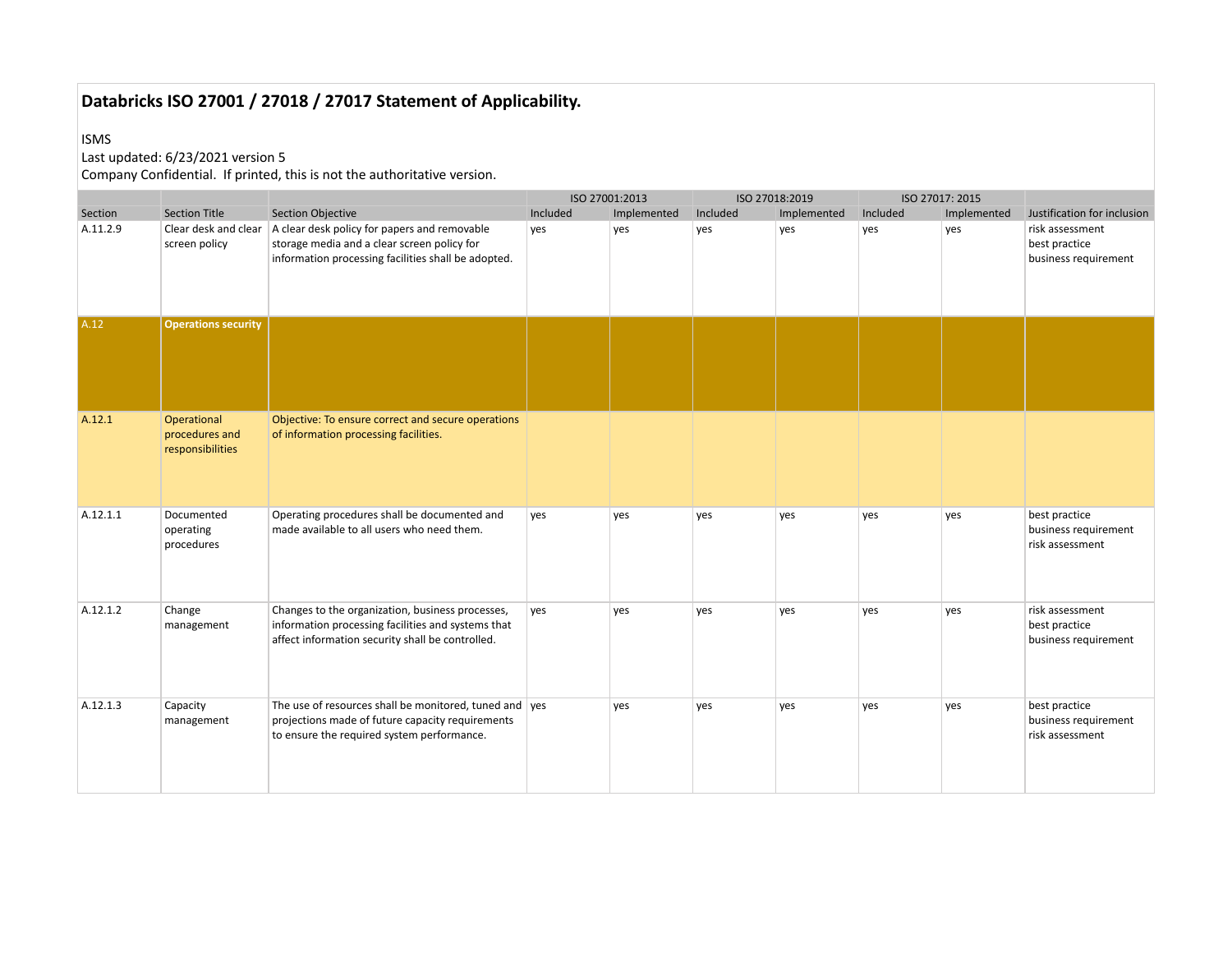#### ISMS

## Last updated: 6/23/2021 version 5

|          |                                                                             |                                                                                                                                                                      |          | ISO 27001:2013 |          | ISO 27018:2019 |          | ISO 27017: 2015 |                                                          |
|----------|-----------------------------------------------------------------------------|----------------------------------------------------------------------------------------------------------------------------------------------------------------------|----------|----------------|----------|----------------|----------|-----------------|----------------------------------------------------------|
| Section  | <b>Section Title</b>                                                        | <b>Section Objective</b>                                                                                                                                             | Included | Implemented    | Included | Implemented    | Included | Implemented     | Justification for inclusion                              |
| A.12.1.4 | Separation of<br>development,<br>testing and<br>operational<br>environments | Development, testing, and operational<br>environments shall be separated to reduce the<br>risks of unauthorized access or changes to the<br>operational environment. | yes      | yes            | yes      | yes            | yes      | yes             | best practice<br>business requirement<br>risk assessment |
| A.12.2   | <b>Protection from</b><br>malware                                           | Objective: To ensure that information and<br>information processing facilities are protected<br>against malware.                                                     |          |                |          |                |          |                 |                                                          |
| A.12.2.1 | Controls against<br>malware                                                 | Detection, prevention and recovery controls to<br>protect against malware shall be implemented,<br>combined with appropriate user awareness.                         | yes      | yes            | yes      | yes            | yes      | yes             | risk assessment<br>best practice<br>business requirement |
| A.12.3   | <b>Backup</b>                                                               | Objective: To protect against loss of data.                                                                                                                          |          |                |          |                |          |                 |                                                          |
| A.12.3.1 | Information backup                                                          | Backup copies of information, software and system ves<br>images shall be taken and tested regularly in<br>accordance with an agreed backup policy.                   |          | yes            | yes      | yes            | yes      | yes             | risk assessment<br>best practice<br>business requirement |
| A.12.4   | Logging and<br>monitoring                                                   | Objective: To record events and generate evidence.                                                                                                                   |          |                |          |                |          |                 |                                                          |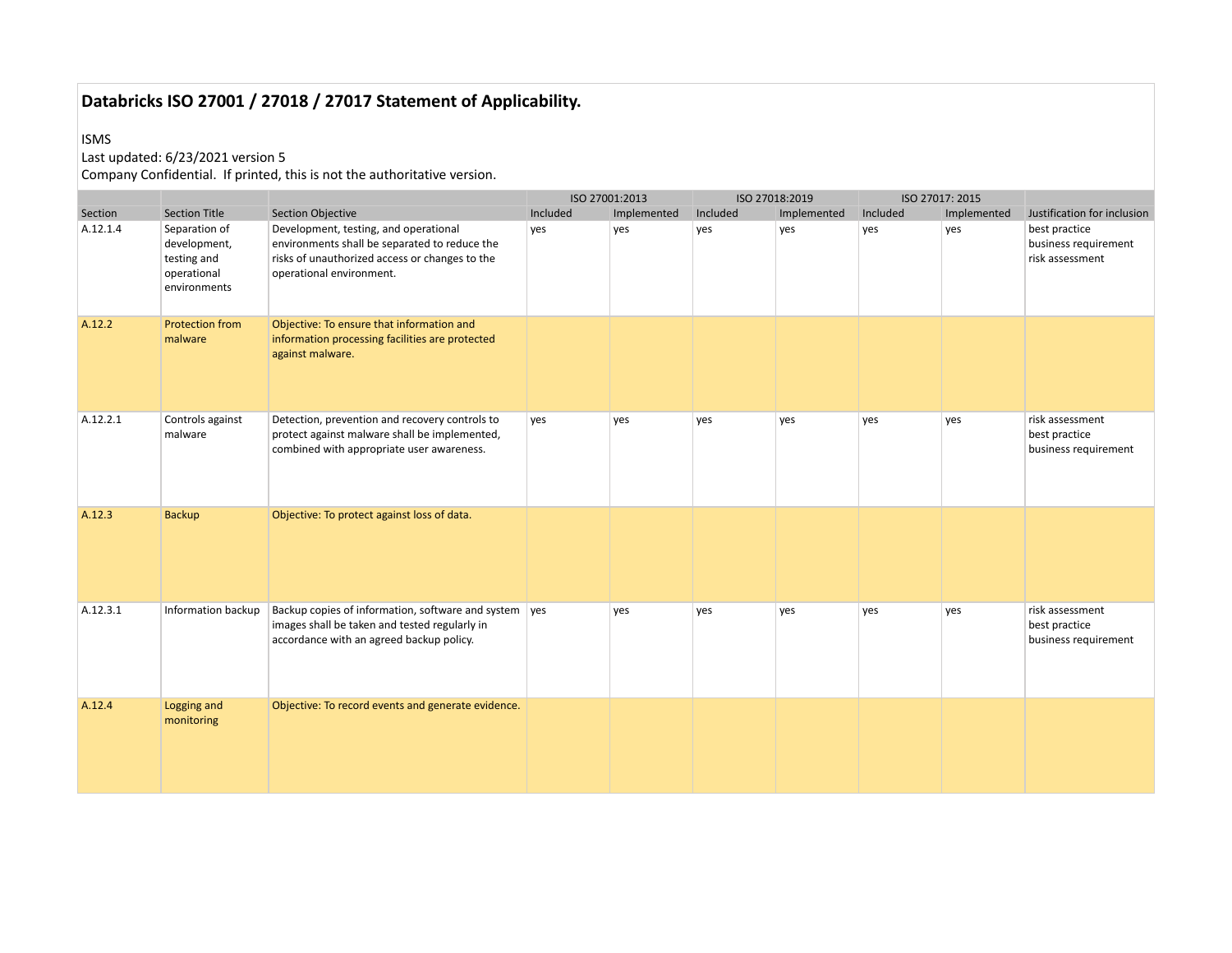#### ISMS

## Last updated: 6/23/2021 version 5

|          |                                                       |                                                                                                                                                                       |          | ISO 27001:2013 |          | ISO 27018:2019 |          | ISO 27017: 2015 |                                                          |
|----------|-------------------------------------------------------|-----------------------------------------------------------------------------------------------------------------------------------------------------------------------|----------|----------------|----------|----------------|----------|-----------------|----------------------------------------------------------|
| Section  | <b>Section Title</b>                                  | <b>Section Objective</b>                                                                                                                                              | Included | Implemented    | Included | Implemented    | Included | Implemented     | Justification for inclusion                              |
| A.12.4.1 | Event logging                                         | Event logs recording user activities, exceptions,<br>faults and information security events shall be<br>produced, kept and regularly reviewed.                        | yes      | yes            | yes      | yes            | ves      | yes             | risk assessment<br>best practice<br>business requirement |
| A.12.4.2 | Protection of log<br>information                      | Logging facilities and log information shall be<br>protected against tampering and unauthorized<br>access.                                                            | yes      | yes            | yes      | yes            | yes      | yes             | best practice<br>risk assessment                         |
| A.12.4.3 | Administrator and<br>operator logs                    | System administrator and system operator<br>activities shall be logged and the logs protected<br>and regularly reviewed.                                              | yes      | yes            | yes      | yes            | yes      | yes             | best practice<br>business requirement<br>risk assessment |
| A.12.4.4 | Clock<br>synchronisation                              | The clocks of all relevant information processing<br>systems within an organization or security domain<br>shall be synchronised to a single reference time<br>source. | ves      | ves            | yes      | ves            | yes      | ves             | best practice<br>risk assessment                         |
| A.12.5   | Control of<br>operational<br>software                 | Objective: To ensure the integrity of operational<br>systems.                                                                                                         |          |                |          |                |          |                 |                                                          |
| A.12.5.1 | Installation of<br>software on<br>operational systems | Procedures shall be implemented to control the<br>installation of software on operational systems.                                                                    | yes      | yes            | yes      | yes            | yes      | yes             | risk assessment<br>best practice<br>business requirement |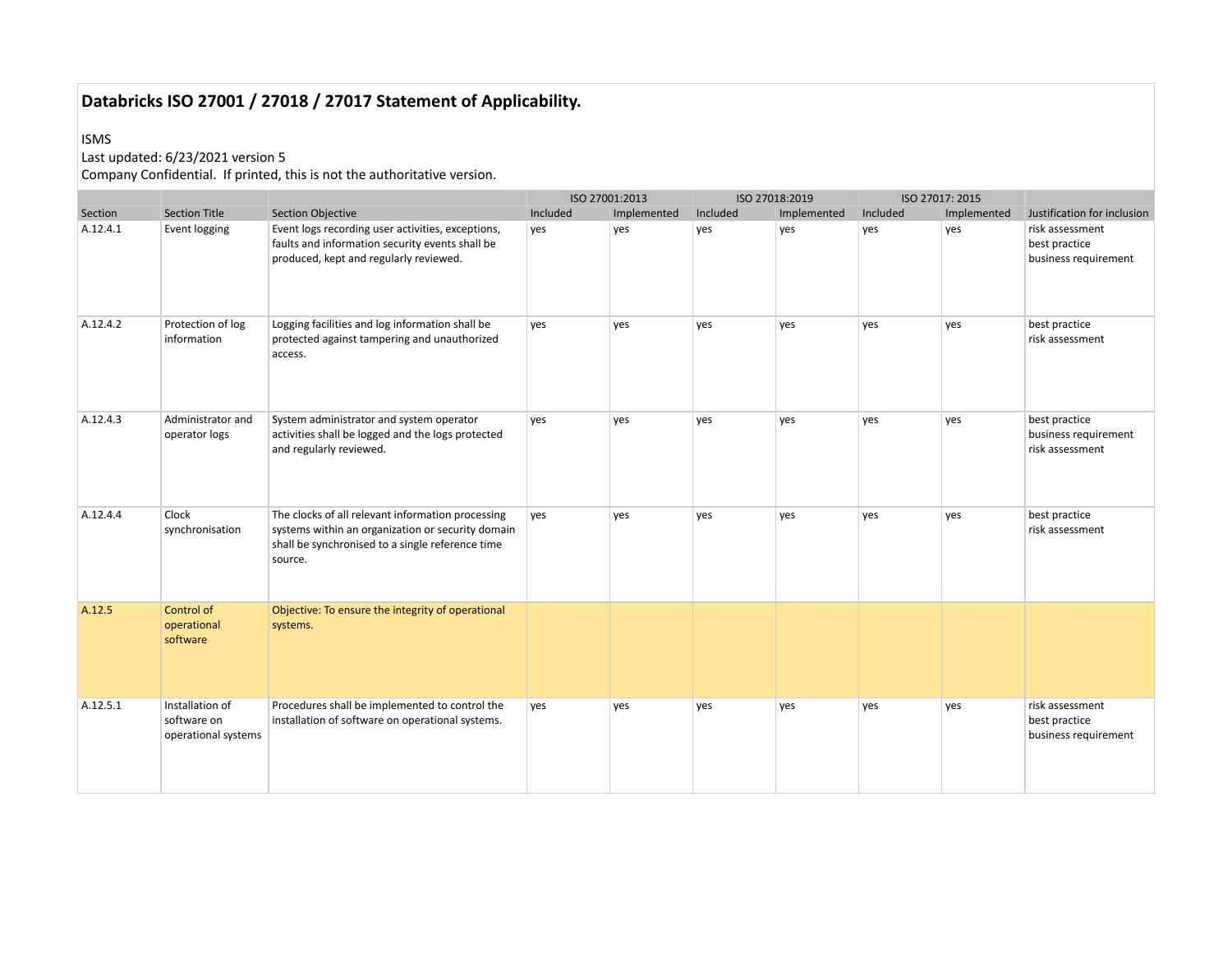#### ISMS

#### Last updated: 6/23/2021 version 5

|          |                                               |                                                                                                                                                                                                                                                               |          | ISO 27001:2013 |          | ISO 27018:2019 |          | ISO 27017: 2015 |                                                                   |
|----------|-----------------------------------------------|---------------------------------------------------------------------------------------------------------------------------------------------------------------------------------------------------------------------------------------------------------------|----------|----------------|----------|----------------|----------|-----------------|-------------------------------------------------------------------|
| Section  | <b>Section Title</b>                          | Section Objective                                                                                                                                                                                                                                             | Included | Implemented    | Included | Implemented    | Included | Implemented     | Justification for inclusion                                       |
| A.12.6   | Technical<br>vulnerability<br>management      | Objective: To prevent exploitation of technical<br>vulnerabilities.                                                                                                                                                                                           |          |                |          |                |          |                 |                                                                   |
| A.12.6.1 | Management of<br>technical<br>vulnerabilities | Information about technical vulnerabilities of<br>information systems being used shall be obtained<br>in a timely fashion, the organization's exposure to<br>such vulnerabilities evaluated and appropriate<br>measures taken to address the associated risk. | yes      | yes            | yes      | yes            | yes      | yes             | legal<br>risk assessment<br>best practice<br>business requirement |
| A.12.6.2 | Restrictions on                               | Rules governing the installation of software by<br>software installation   users shall be established and implemented.                                                                                                                                        | yes      | yes            | yes      | ves            | yes      | yes             | risk assessment<br>best practice<br>business requirement          |
| A.12.7   |                                               | Information systems   Objective: To minimise the impact of audit<br>audit considerations activities on operational systems.                                                                                                                                   |          |                |          |                |          |                 |                                                                   |
| A.12.7.1 | audit controls                                | Information systems   Audit requirements and activities involving<br>verification of operational systems shall be<br>carefully planned and agreed to minimise<br>disruptions to business processes.                                                           | yes      | yes            | yes      | yes            | yes      | yes             | risk assessment<br>best practice<br>business requirement          |
| A.13     | <b>Communications</b><br>security             |                                                                                                                                                                                                                                                               |          |                |          |                |          |                 |                                                                   |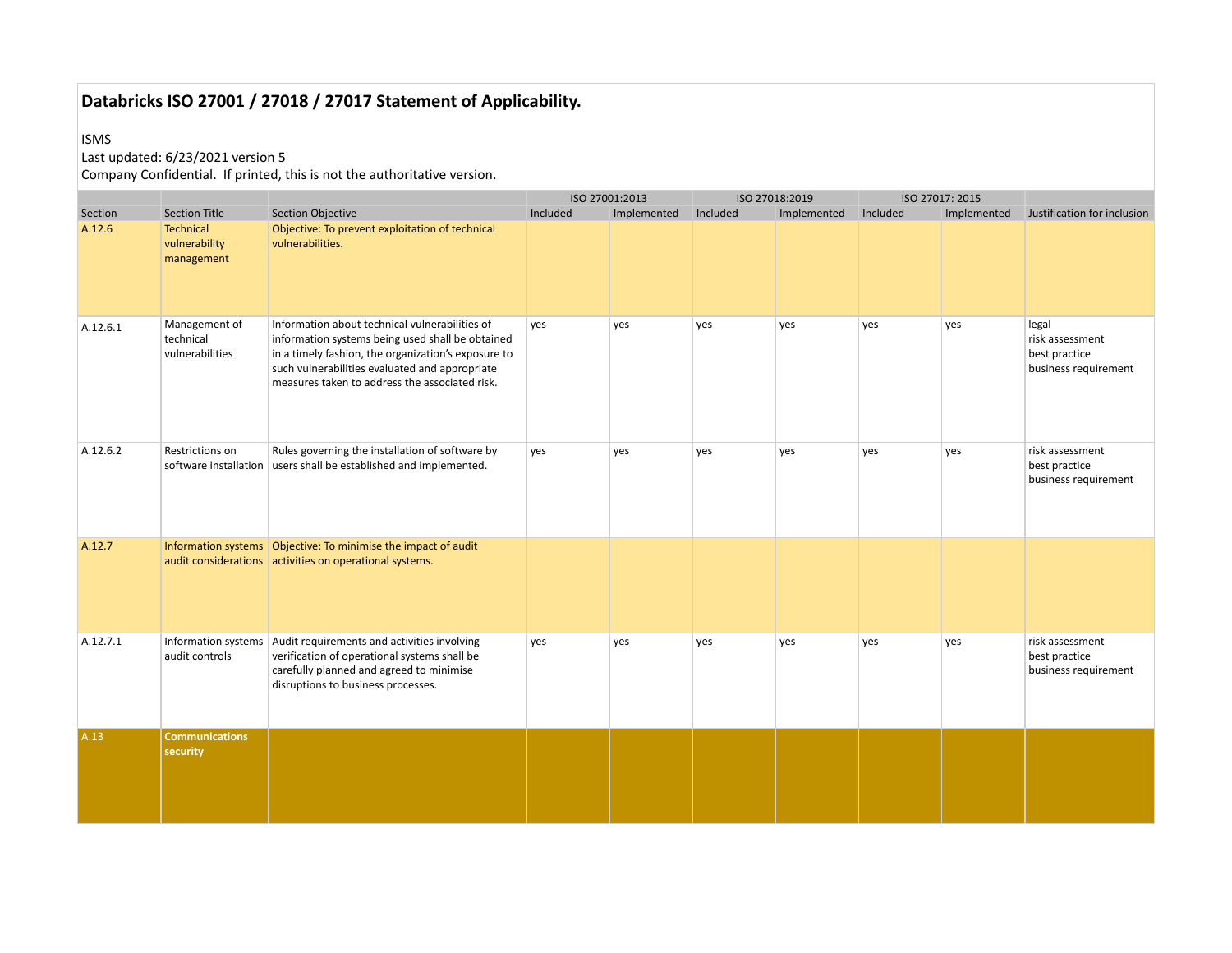#### ISMS

## Last updated: 6/23/2021 version 5

|          |                                 |                                                                                                                                                                                                                                  | ISO 27001:2013 |             |          | ISO 27018:2019 |          | ISO 27017: 2015 |                                                          |
|----------|---------------------------------|----------------------------------------------------------------------------------------------------------------------------------------------------------------------------------------------------------------------------------|----------------|-------------|----------|----------------|----------|-----------------|----------------------------------------------------------|
| Section  | <b>Section Title</b>            | <b>Section Objective</b>                                                                                                                                                                                                         | Included       | Implemented | Included | Implemented    | Included | Implemented     | Justification for inclusion                              |
| A.13.1   | Network security<br>management  | Objective: To ensure the protection of information<br>in networks and its supporting information<br>processing facilities.                                                                                                       |                |             |          |                |          |                 |                                                          |
| A.13.1.1 | Network controls                | Networks shall be managed and controlled to<br>protect information in systems and applications.                                                                                                                                  | yes            | yes         | yes      | yes            | yes      | yes             | risk assessment<br>best practice<br>business requirement |
| A.13.1.2 | Security of network<br>services | Security mechanisms, service levels and<br>management requirements of all network services<br>shall be identified and included in network services<br>agreements, whether these services are provided<br>in-house or outsourced. | yes            | yes         | yes      | yes            | yes      | yes             | best practice<br>risk assessment                         |
| A.13.1.3 | Segregation in<br>networks      | Groups of information services, users and<br>information systems shall be segregated on<br>networks.                                                                                                                             | yes            | yes         | yes      | yes            | yes      | yes             | risk assessment<br>best practice<br>business requirement |
| A.13.2   |                                 | Information transfer   Objective: To maintain the security of information<br>transferred within an organization and with any<br>external entity.                                                                                 |                |             |          |                |          |                 |                                                          |
| A.13.2.1 | policies and<br>procedures      | Information transfer   Formal transfer policies, procedures and controls<br>shall be in place to protect the transfer of<br>information through the use of all types of<br>communication facilities.                             | yes            | yes         | yes      | yes            | yes      | yes             | legal<br>risk assessment<br>best practice                |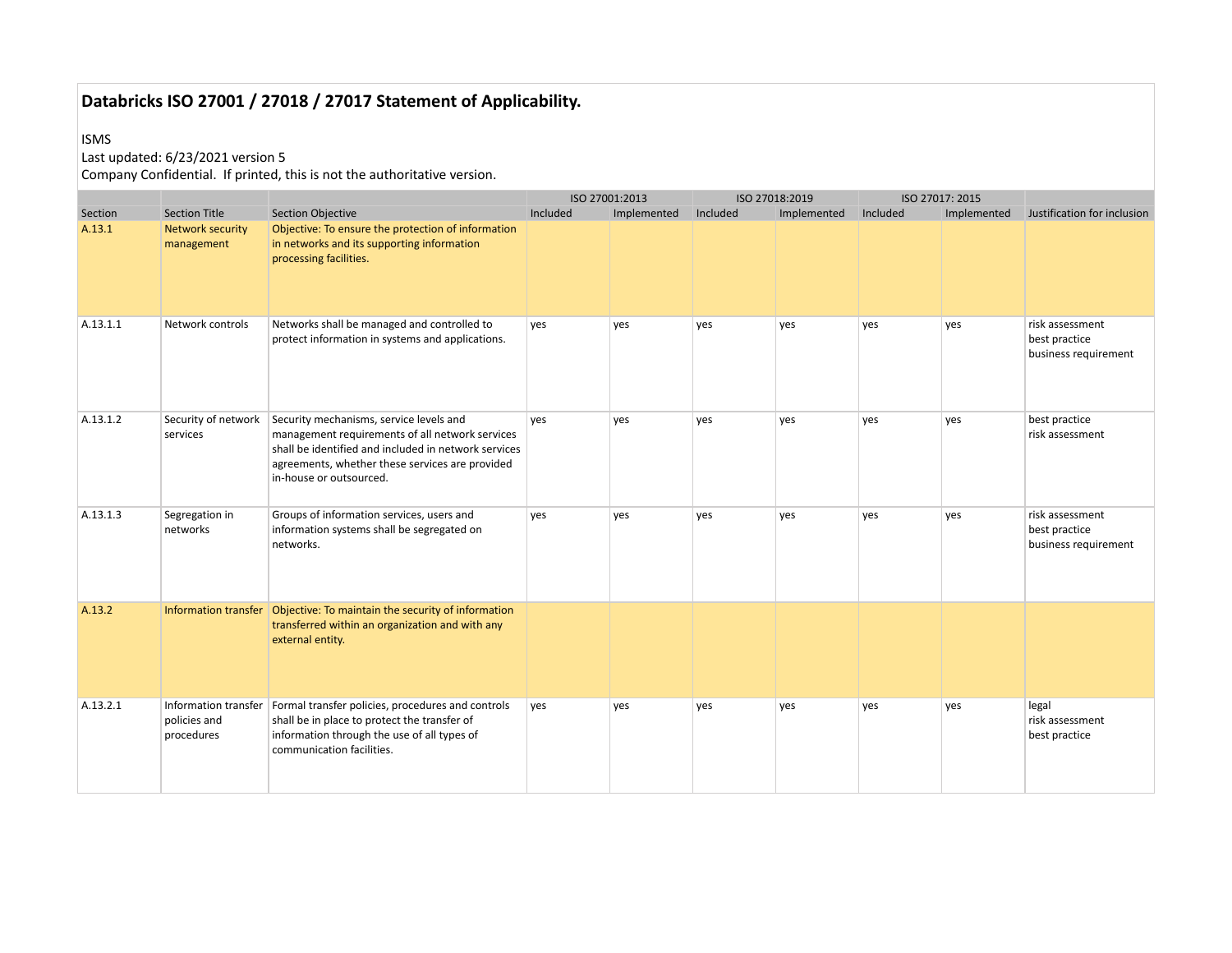#### ISMS

## Last updated: 6/23/2021 version 5

|          |                                                                       |                                                                                                                                                                                                                                             | ISO 27001:2013 |             |          | ISO 27018:2019 |          | ISO 27017: 2015 |                                           |
|----------|-----------------------------------------------------------------------|---------------------------------------------------------------------------------------------------------------------------------------------------------------------------------------------------------------------------------------------|----------------|-------------|----------|----------------|----------|-----------------|-------------------------------------------|
| Section  | <b>Section Title</b>                                                  | <b>Section Objective</b>                                                                                                                                                                                                                    | Included       | Implemented | Included | Implemented    | Included | Implemented     | Justification for inclusion               |
| A.13.2.2 | Agreements on<br>information transfer                                 | Agreements shall address the secure transfer of<br>business information between the organization<br>and external parties.                                                                                                                   | yes            | yes         | yes      | yes            | yes      | yes             | legal<br>best practice<br>risk assessment |
| A.13.2.3 | Electronic<br>messaging                                               | Information involved in electronic messaging shall<br>be appropriately protected.                                                                                                                                                           | yes            | yes         | yes      | yes            | yes      | yes             | best practice<br>risk assessment          |
| A.13.2.4 | Confidentiality or<br>nondisclosure<br>agreements                     | Requirements for confidentiality or non-disclosure<br>agreements reflecting the organization's needs for<br>the protection of information shall be identified,<br>regularly reviewed and documented.                                        | yes            | yes         | yes      | yes            | yes      | yes             | legal<br>best practice<br>risk assessment |
| A.14     | <b>System acquisition,</b><br>development and<br>maintenance          |                                                                                                                                                                                                                                             |                |             |          |                |          |                 |                                           |
| A.14.1   | Security<br>requirements of<br>information systems                    | Objective: To ensure that information security is an<br>integral part of information systems across the<br>entire lifecycle. This also includes the requirements<br>for information systems which provide services<br>over public networks. |                |             |          |                |          |                 |                                           |
| A.14.1.1 | Information security<br>requirements<br>analysis and<br>specification | The information security related requirements shall ves<br>be included in the requirements for new<br>information systems or enhancements to existing<br>information systems.                                                               |                | yes         | yes      | yes            | yes      | yes             | best practice<br>risk assessment          |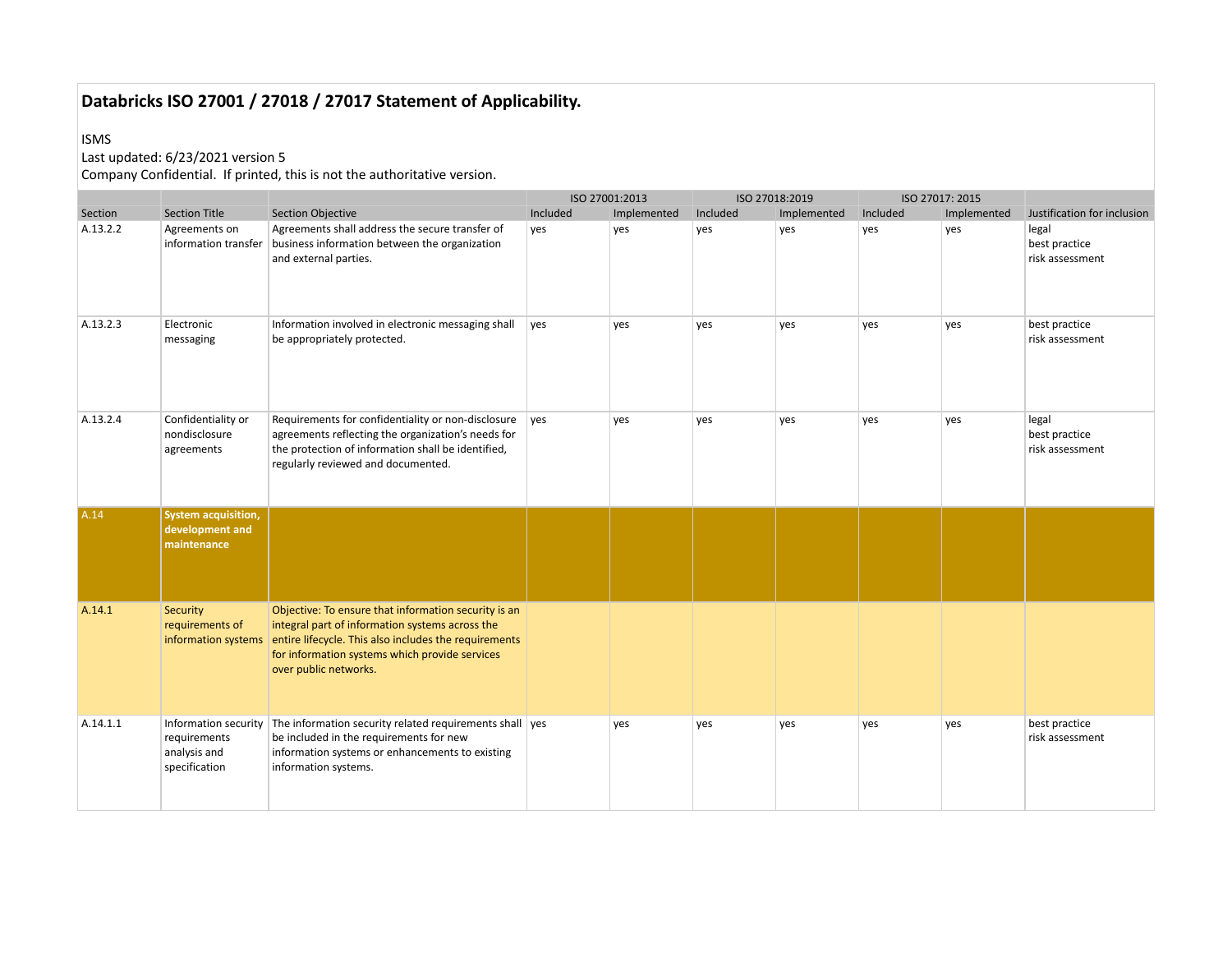#### ISMS

## Last updated: 6/23/2021 version 5

|          |                                                                            |                                                                                                                                                                                                                                                   |          | ISO 27001:2013 |          | ISO 27018:2019 |          | ISO 27017: 2015 |                                                          |
|----------|----------------------------------------------------------------------------|---------------------------------------------------------------------------------------------------------------------------------------------------------------------------------------------------------------------------------------------------|----------|----------------|----------|----------------|----------|-----------------|----------------------------------------------------------|
| Section  | <b>Section Title</b>                                                       | <b>Section Objective</b>                                                                                                                                                                                                                          | Included | Implemented    | Included | Implemented    | Included | Implemented     | Justification for inclusion                              |
| A.14.1.2 | Securing application<br>services on public<br>networks                     | Information involved in application services passing ves<br>over public networks shall be protected from<br>fraudulent activity, contract dispute and<br>unauthorized disclosure and modification.                                                |          | yes            | yes      | yes            | yes      | yes             | risk assessment<br>best practice<br>business requirement |
| A.14.1.3 | Protecting<br>application services<br>transactions                         | Information involved in application service<br>transactions shall be protected to prevent<br>incomplete transmission, mis-routing,<br>unauthorized message alteration, unauthorized<br>disclosure, unauthorized message duplication or<br>replay. | yes      | ves            | ves      | ves            | ves      | ves             | best practice<br>business requirement<br>risk assessment |
| A.14.2   | Security in<br>development and<br>support processes                        | Objective: To ensure that information security is<br>designed and implemented within the<br>development lifecycle of information systems.                                                                                                         |          |                |          |                |          |                 |                                                          |
| A.14.2.1 | Secure<br>development policy                                               | Rules for the development of software and systems ves<br>shall be established and applied to developments<br>within the organization.                                                                                                             |          | ves            | ves      | ves            | ves      | ves             | best practice<br>business requirement<br>risk assessment |
| A.14.2.2 | System change<br>control procedures                                        | Changes to systems within the development<br>lifecycle shall be controlled by the use of formal<br>change control procedures.                                                                                                                     | yes      | yes            | yes      | ves            | yes      | yes             | best practice<br>business requirement<br>risk assessment |
| A.14.2.3 | Technical review of<br>applications after<br>operating platform<br>changes | When operating platforms are changed, business<br>critical applications shall be reviewed and tested to<br>ensure there is no adverse impact on<br>organizational operations or security.                                                         | yes      | yes            | yes      | yes            | yes      | yes             | best practice<br>business requirement<br>risk assessment |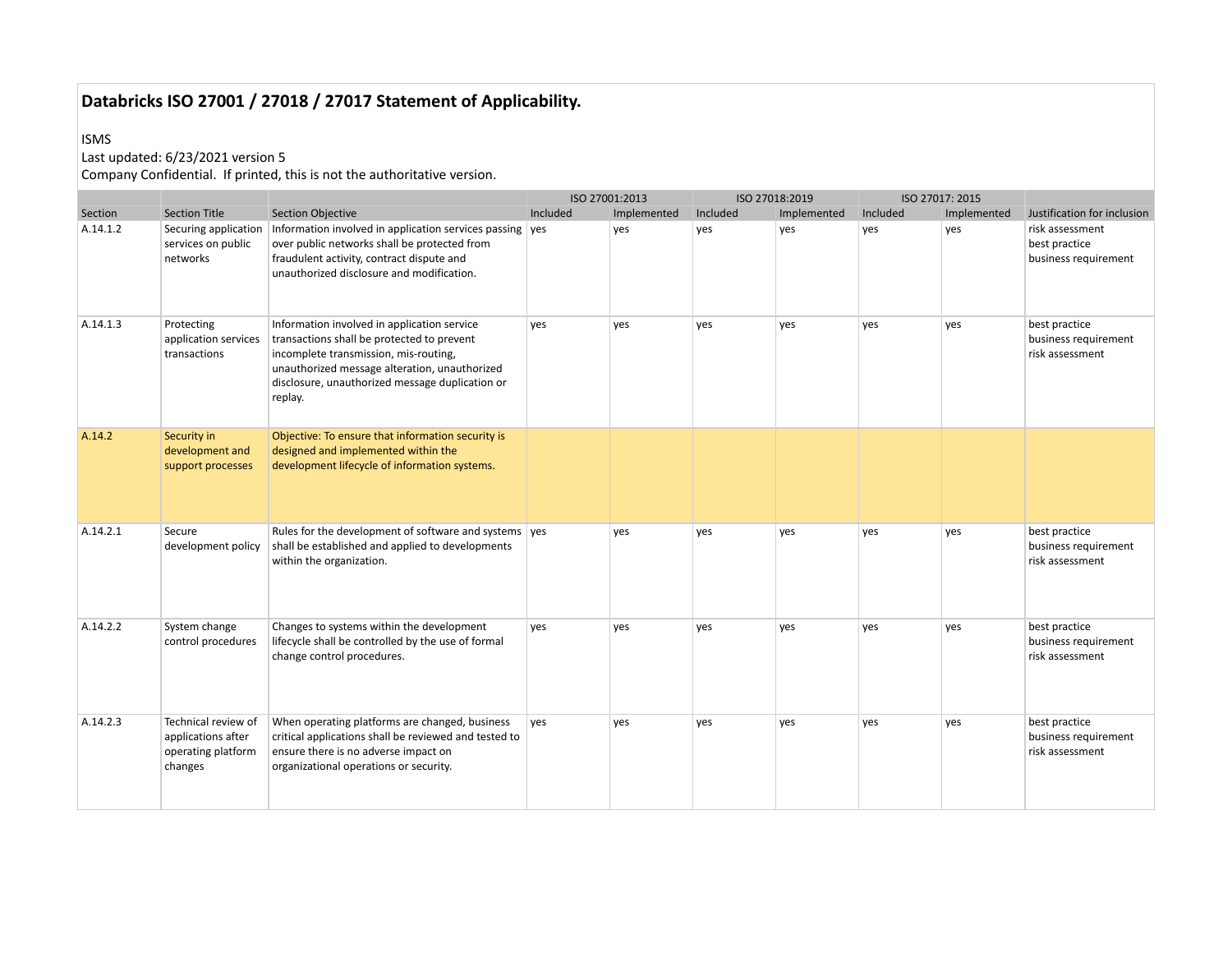#### ISMS

## Last updated: 6/23/2021 version 5

|          |                                                    |                                                                                                                                                                                                     | ISO 27001:2013 |             |          | ISO 27018:2019 |          | ISO 27017: 2015 |                                                                           |
|----------|----------------------------------------------------|-----------------------------------------------------------------------------------------------------------------------------------------------------------------------------------------------------|----------------|-------------|----------|----------------|----------|-----------------|---------------------------------------------------------------------------|
| Section  | <b>Section Title</b>                               | <b>Section Objective</b>                                                                                                                                                                            | Included       | Implemented | Included | Implemented    | Included | Implemented     | Justification for inclusion                                               |
| A.14.2.4 | Restrictions on<br>changes to software<br>packages | Modifications to software packages shall be<br>discouraged, limited to necessary changes and all<br>changes shall be strictly controlled.                                                           | yes            | yes         | yes      | yes            | yes      | yes             | best practice<br>risk assessment                                          |
| A.14.2.5 | Secure system<br>engineering<br>principles         | Principles for engineering secure systems shall be<br>established, documented, maintained and applied<br>to any information system implementation efforts.                                          | ves            | yes         | yes      | yes            | yes      | ves             | best practice<br>risk assessment                                          |
| A.14.2.6 | Secure<br>development<br>environment               | Organizations shall establish and appropriately<br>protect secure development environments for<br>system development and integration efforts that<br>cover the entire system development lifecycle. | yes            | yes         | yes      | yes            | yes      | yes             | best practice<br>risk assessment                                          |
| A.14.2.7 | Outsourced<br>development                          | The organization shall supervise and monitor the<br>activity of outsourced system development.                                                                                                      | no             | n/a         | n/a      | n/a            | n/a      | n/a             | system or software<br>development is not<br>outsourced<br>risk assessment |
| A.14.2.8 | System security<br>testing                         | Testing of security functionality shall be carried out ves<br>during development.                                                                                                                   |                | yes         | yes      | yes            | yes      | yes             | best practice<br>risk assessment                                          |
| A.14.2.9 | System acceptance<br>testing                       | Acceptance testing programs and related criteria<br>shall be established for new information systems,<br>upgrades and new versions.                                                                 | yes            | yes         | yes      | yes            | yes      | yes             | best practice<br>risk assessment                                          |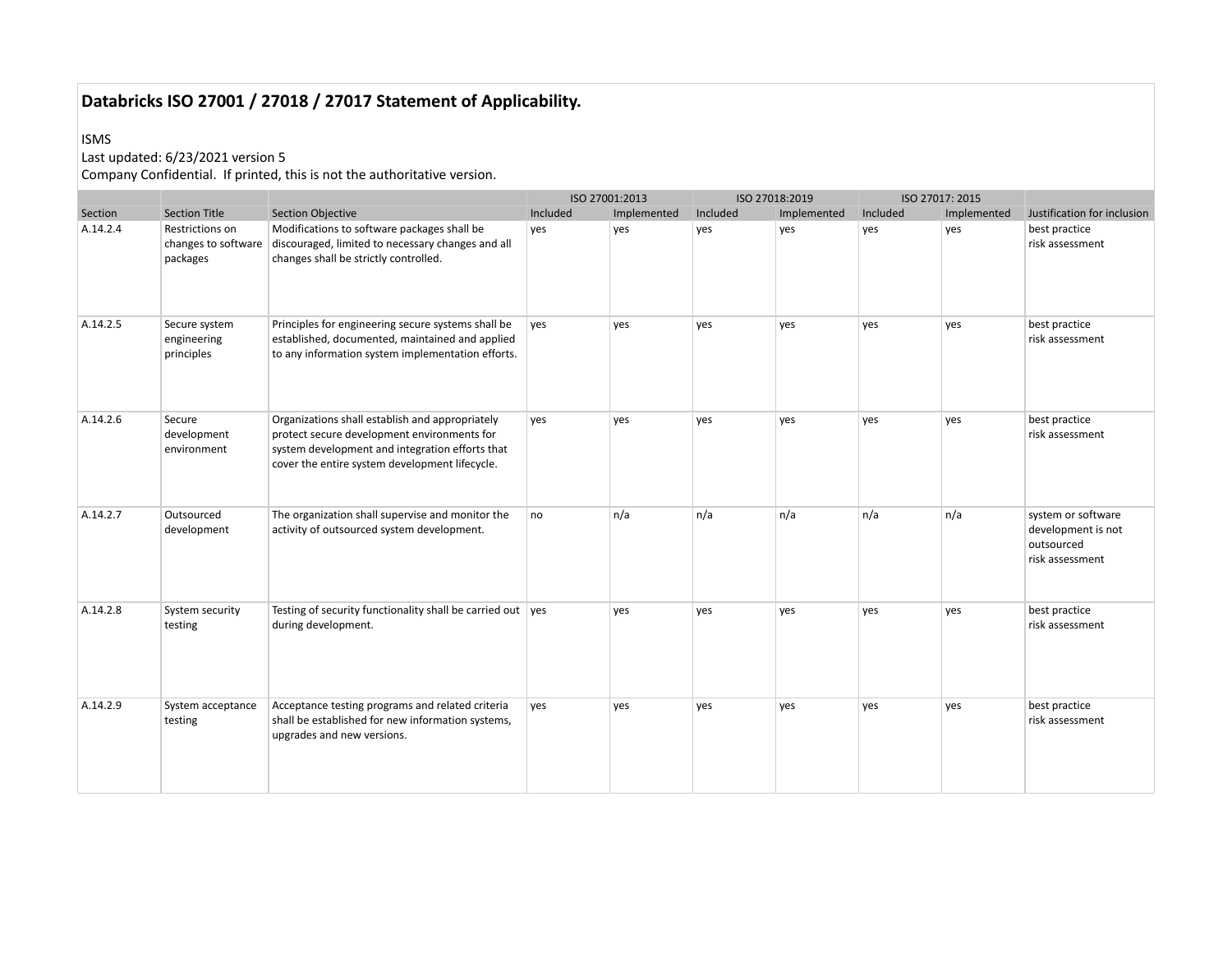#### ISMS

## Last updated: 6/23/2021 version 5

|          |                                                              |                                                                                                                                                                                                                                              |          | ISO 27001:2013 |          | ISO 27018:2019 |          | ISO 27017: 2015 |                                                                   |
|----------|--------------------------------------------------------------|----------------------------------------------------------------------------------------------------------------------------------------------------------------------------------------------------------------------------------------------|----------|----------------|----------|----------------|----------|-----------------|-------------------------------------------------------------------|
| Section  | <b>Section Title</b>                                         | <b>Section Objective</b>                                                                                                                                                                                                                     | Included | Implemented    | Included | Implemented    | Included | Implemented     | Justification for inclusion                                       |
| A.14.3   | Test data                                                    | Objective: To ensure the protection of data used<br>for testing.                                                                                                                                                                             |          |                |          |                |          |                 |                                                                   |
| A.14.3.1 | Protection of test<br>data                                   | Test data shall be selected carefully, protected and<br>controlled.                                                                                                                                                                          | yes      | yes            | yes      | yes            | yes      | yes             | best practice<br>risk assessment                                  |
| A.15     | <b>Supplier</b><br>relationships                             |                                                                                                                                                                                                                                              |          |                |          |                |          |                 |                                                                   |
| A.15.1   | in supplier<br>relationships                                 | Information security   To ensure protection of the organization's assets<br>that is accessible by suppliers.                                                                                                                                 |          |                |          |                |          |                 |                                                                   |
| A.15.1.1 | Information security<br>policy for supplier<br>relationships | Information security requirements for mitigating<br>the risks associated with supplier's access to the<br>organization's assets shall be agreed with the<br>supplier and documented.                                                         | yes      | yes            | yes      | yes            | yes      | yes             | best practice<br>risk assessment                                  |
| A.15.1.2 | Addressing security<br>within supplier<br>agreements         | All relevant information security requirements shall ves<br>be established and agreed with each supplier that<br>may access, process, store, communicate, or<br>provide IT infrastructure components for, the<br>organization's information. |          | yes            | yes      | yes            | yes      | yes             | legal<br>best practice<br>business requirement<br>risk assessment |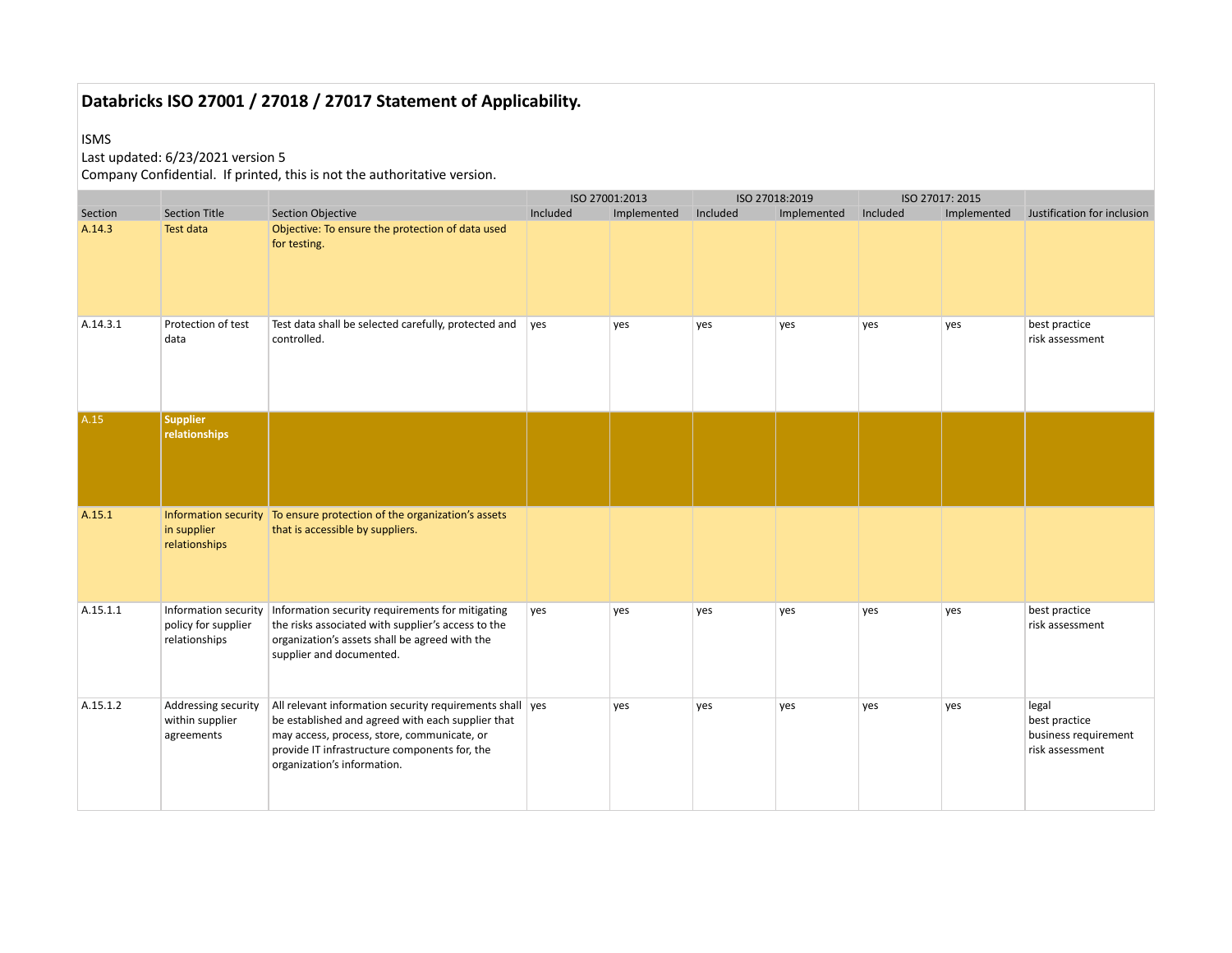#### ISMS

## Last updated: 6/23/2021 version 5

|          |                                                                        |                                                                                                                                                                                                                                                                                                                |          | ISO 27001:2013 |          | ISO 27018:2019 |          | ISO 27017: 2015 |                                  |
|----------|------------------------------------------------------------------------|----------------------------------------------------------------------------------------------------------------------------------------------------------------------------------------------------------------------------------------------------------------------------------------------------------------|----------|----------------|----------|----------------|----------|-----------------|----------------------------------|
| Section  | <b>Section Title</b>                                                   | <b>Section Objective</b>                                                                                                                                                                                                                                                                                       | Included | Implemented    | Included | Implemented    | Included | Implemented     | Justification for inclusion      |
| A.15.1.3 | Information and<br>communication<br>technology supply<br>chain         | Agreements with suppliers shall include<br>requirements to address the information security<br>risks associated with information and<br>communications technology services and product<br>supply chain.                                                                                                        | yes      | yes            | yes      | yes            | yes      | yes             | best practice<br>risk assessment |
| A.15.2   | <b>Supplier service</b><br>delivery<br>management                      | Objective: To maintain an agreed level of<br>information security and service delivery in line<br>with supplier agreements.                                                                                                                                                                                    |          |                |          |                |          |                 |                                  |
| A.15.2.1 | Monitoring and<br>review of supplier<br>services                       | Organizations shall regularly monitor, review and<br>audit supplier service delivery.                                                                                                                                                                                                                          | yes      | yes            | yes      | yes            | yes      | yes             | best practice<br>risk assessment |
| A.15.2.2 | Managing changes<br>to supplier services                               | Changes to the provision of services by suppliers,<br>including maintaining and improving existing<br>information security policies, procedures and<br>controls, shall be managed, taking account of the<br>criticality of business information, systems and<br>processes involved and re-assessment of risks. | yes      | yes            | yes      | yes            | yes      | yes             | best practice<br>risk assessment |
| A.16     | <b>Information</b><br>security incident<br>management                  |                                                                                                                                                                                                                                                                                                                |          |                |          |                |          |                 |                                  |
| A.16.1   | Management of<br>information security<br>incidents and<br>improvements | Objective: To ensure a consistent and effective<br>approach to the management of information<br>security incidents, including communication on<br>security events and weaknesses.                                                                                                                              |          |                |          |                |          |                 |                                  |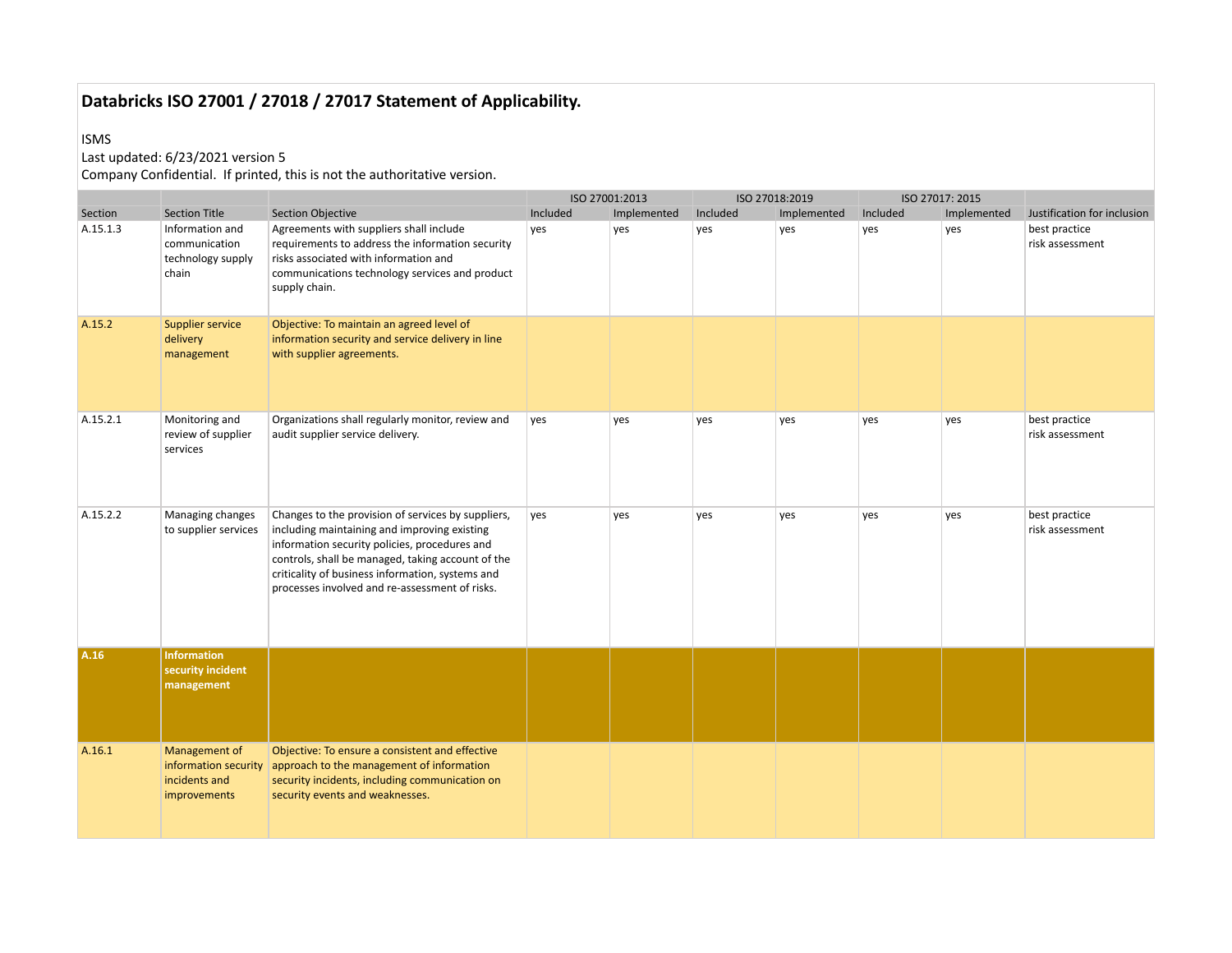#### ISMS

## Last updated: 6/23/2021 version 5

|          |                                                                    |                                                                                                                                                                                                                                    |          | ISO 27001:2013 |          | ISO 27018:2019 |          | ISO 27017: 2015 |                                                          |
|----------|--------------------------------------------------------------------|------------------------------------------------------------------------------------------------------------------------------------------------------------------------------------------------------------------------------------|----------|----------------|----------|----------------|----------|-----------------|----------------------------------------------------------|
| Section  | <b>Section Title</b>                                               | <b>Section Objective</b>                                                                                                                                                                                                           | Included | Implemented    | Included | Implemented    | Included | Implemented     | Justification for inclusion                              |
| A.16.1.1 | Responsibilities and<br>procedures                                 | Management responsibilities and procedures shall<br>be established to ensure a quick, effective and<br>orderly response to information security incidents.                                                                         | yes      | yes            | yes      | yes            | yes      | yes             | best practice<br>business requirement<br>risk assessment |
| A.16.1.2 | Reporting<br>information security<br>events                        | Information security events shall be reported<br>through appropriate management channels as<br>quickly as possible.                                                                                                                | yes      | yes            | yes      | yes            | yes      | yes             | legal<br>risk assessment<br>best practice                |
| A.16.1.3 | Reporting<br>information security<br>weaknesses                    | Employees and contractors using the organization's $\vert$ yes<br>information systems and services shall be required<br>to note and report any observed or suspected<br>information security weaknesses in systems or<br>services. |          | ves            | yes      | ves            | ves      | ves             | legal<br>risk assessment<br>best practice                |
| A.16.1.4 | Assessment of and<br>decision on<br>information security<br>events | Information security events shall be assessed and it ves<br>shall be decided if they are to be classified as<br>information security incidents.                                                                                    |          | yes            | yes      | yes            | yes      | yes             | best practice<br>business requirement<br>risk assessment |
| A.16.1.5 | Response to<br>information security<br>incidents                   | Information security incidents shall be responded<br>to in accordance with the documented procedures.                                                                                                                              | ves      | yes            | yes      | yes            | yes      | yes             | best practice<br>business requirement<br>risk assessment |
| A.16.1.6 | Learning from<br>information security<br>incidents                 | Knowledge gained from analysing and resolving<br>information security incidents shall be used to<br>reduce the likelihood or impact of future incidents.                                                                           | yes      | ves            | yes      | ves            | yes      | yes             | best practice<br>business requirement<br>risk assessment |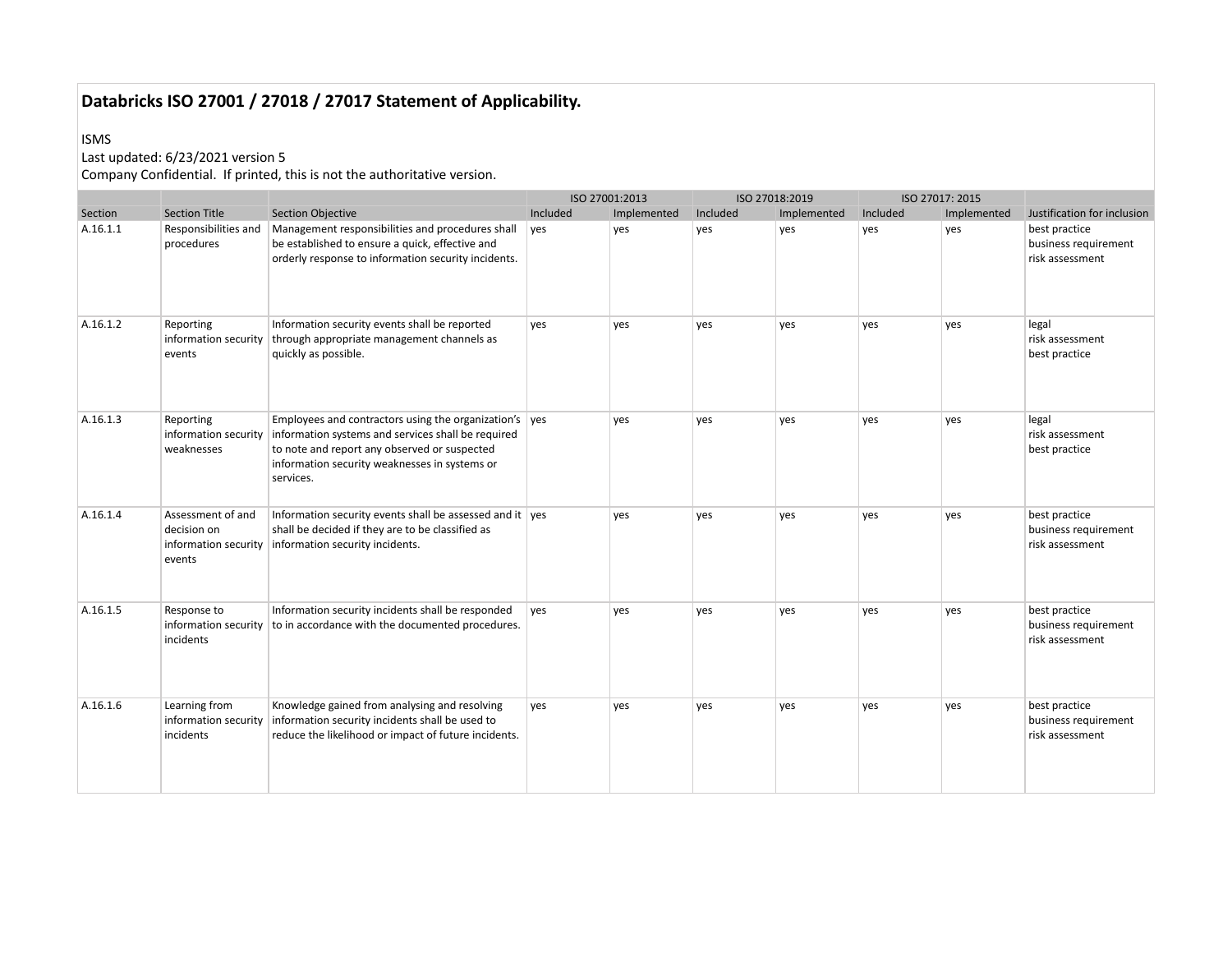#### ISMS

## Last updated: 6/23/2021 version 5

|          |                                                                                       |                                                                                                                                                                                                                         | ISO 27001:2013 |             |          | ISO 27018:2019 | ISO 27017: 2015 |             |                                                                   |
|----------|---------------------------------------------------------------------------------------|-------------------------------------------------------------------------------------------------------------------------------------------------------------------------------------------------------------------------|----------------|-------------|----------|----------------|-----------------|-------------|-------------------------------------------------------------------|
| Section  | <b>Section Title</b>                                                                  | <b>Section Objective</b>                                                                                                                                                                                                | Included       | Implemented | Included | Implemented    | Included        | Implemented | Justification for inclusion                                       |
| A.16.1.7 | Collection of<br>evidence                                                             | The organization shall define and apply procedures<br>for the identification, collection, acquisition and<br>preservation of information, which can serve as<br>evidence.                                               | yes            | yes         | yes      | yes            | ves             | yes         | best practice<br>business requirement<br>risk assessment          |
| A.17     | <b>Information</b><br>security aspects of<br><b>business continuity</b><br>management |                                                                                                                                                                                                                         |                |             |          |                |                 |             |                                                                   |
| A.17.1   | continuity                                                                            | Information security   Objective: Information security continuity shall be<br>embedded in the organization's business continuity<br>management systems.                                                                 |                |             |          |                |                 |             |                                                                   |
| A.17.1.1 | Planning<br>information security<br>continuity                                        | The organization shall determine its requirements<br>for information security and the continuity of<br>information security management in adverse<br>situations, e.g. during a crisis or disaster.                      | yes            | yes         | yes      | yes            | yes             | yes         | legal<br>risk assessment<br>best practice<br>business requirement |
| A.17.1.2 | Implementing<br>information security<br>continuity                                    | The organization shall establish, document,<br>implement and maintain processes, procedures<br>and controls to ensure the required level of<br>continuity for information security during an<br>adverse situation.      | yes            | ves         | ves      | ves            | ves             | ves         | legal<br>risk assessment<br>best practice<br>business requirement |
| A.17.1.3 | Verify, review and<br>evaluate<br>information security<br>continuity                  | The organization shall verify the established and<br>implemented information security continuity<br>controls at regular intervals in order to ensure that<br>they are valid and effective during adverse<br>situations. | yes            | yes         | yes      | yes            | yes             | ves         | legal<br>risk assessment<br>best practice<br>business requirement |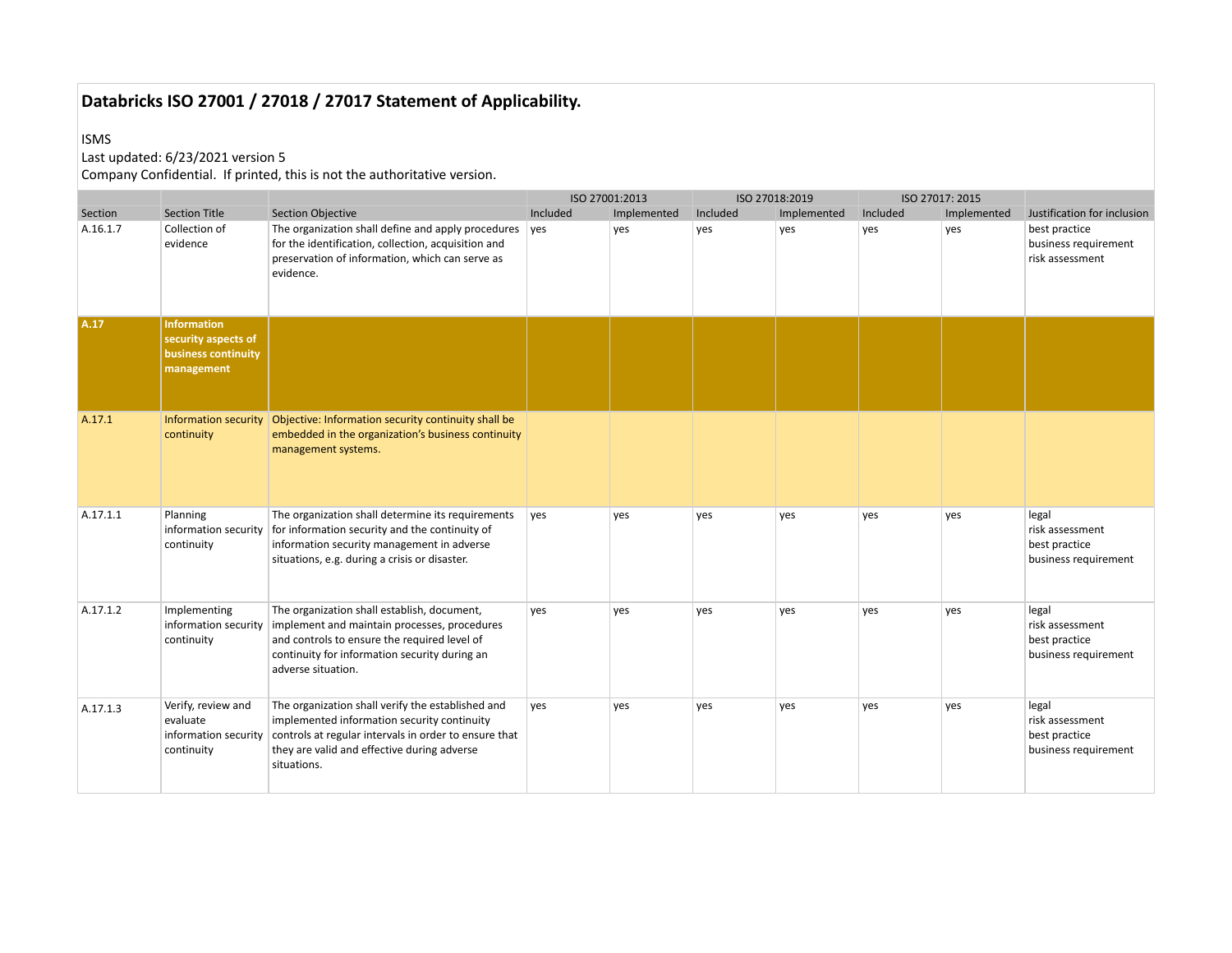#### ISMS

## Last updated: 6/23/2021 version 5

|          |                                                                                   |                                                                                                                                                                                                                                                                     |          | ISO 27001:2013 |          | ISO 27018:2019 |          | ISO 27017: 2015 |                                                          |
|----------|-----------------------------------------------------------------------------------|---------------------------------------------------------------------------------------------------------------------------------------------------------------------------------------------------------------------------------------------------------------------|----------|----------------|----------|----------------|----------|-----------------|----------------------------------------------------------|
| Section  | <b>Section Title</b>                                                              | <b>Section Objective</b>                                                                                                                                                                                                                                            | Included | Implemented    | Included | Implemented    | Included | Implemented     | Justification for inclusion                              |
| A.17.2   | <b>Redundancies</b>                                                               | Objective: To ensure availability of information<br>processing facilities.                                                                                                                                                                                          |          |                |          |                |          |                 |                                                          |
| A.17.2.1 | Availability of<br>information<br>processing facilities                           | Information processing facilities shall be<br>implemented with redundancy sufficient to meet<br>availability requirements.                                                                                                                                          | yes      | yes            | yes      | ves            | yes      | yes             | risk assessment<br>best practice<br>business requirement |
| A.18     | <b>Compliance</b>                                                                 |                                                                                                                                                                                                                                                                     |          |                |          |                |          |                 |                                                          |
| A.18.1   | Compliance with<br>legal and<br>contractual<br>requirements                       | Objective: To avoid breaches of legal, statutory,<br>regulatory or contractual obligations related to<br>information security and of any security<br>requirements.                                                                                                  |          |                |          |                |          |                 |                                                          |
| A.18.1.1 | Identification of<br>applicable<br>legislation and<br>contractual<br>requirements | All relevant legislative statutory, regulatory,<br>contractual requirements and the organization's<br>approach to meet these requirements shall be<br>explicitly identified, documented and kept up to<br>date for each information system and the<br>organization. | yes      | yes            | yes      | yes            | yes      | yes             | legal<br>best practice<br>risk assessment                |
| A.18.1.2 | rights                                                                            | Intellectual property Appropriate procedures shall be implemented to<br>ensure compliance with legislative, regulatory and<br>contractual requirements related to intellectual<br>property rights and use of proprietary software<br>products.                      | yes      | yes            | yes      | yes            | yes      | yes             | legal<br>best practice<br>risk assessment                |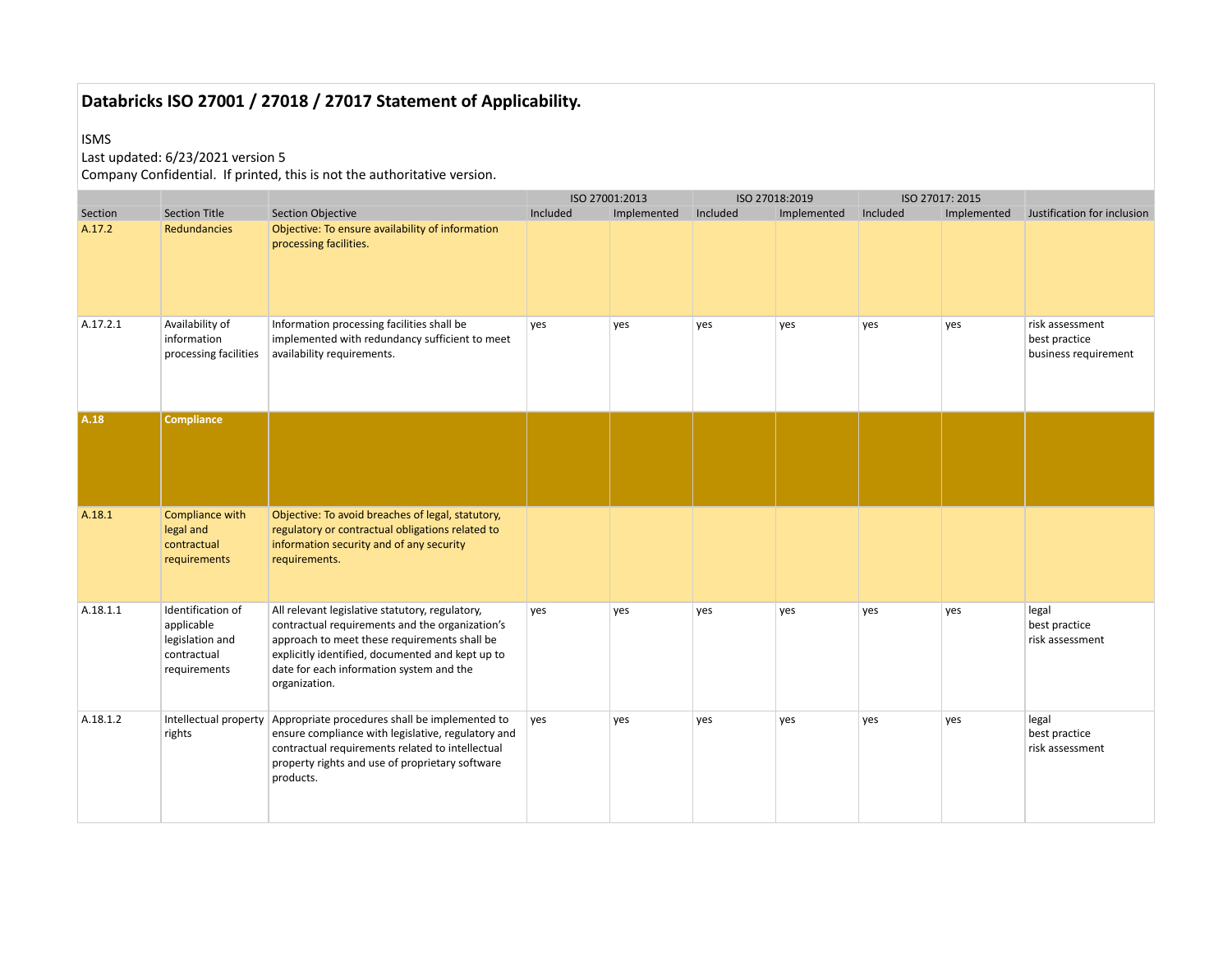#### ISMS

## Last updated: 6/23/2021 version 5

|          |                                                                           |                                                                                                                                                                                                                                                                                             |          | ISO 27001:2013 |          | ISO 27018:2019 | ISO 27017: 2015 |             |                                                                   |
|----------|---------------------------------------------------------------------------|---------------------------------------------------------------------------------------------------------------------------------------------------------------------------------------------------------------------------------------------------------------------------------------------|----------|----------------|----------|----------------|-----------------|-------------|-------------------------------------------------------------------|
| Section  | <b>Section Title</b>                                                      | <b>Section Objective</b>                                                                                                                                                                                                                                                                    | Included | Implemented    | Included | Implemented    | Included        | Implemented | Justification for inclusion                                       |
| A.18.1.3 | Protection of<br>records                                                  | Records shall be protected from loss, destruction,<br>falsification, unauthorized access and unauthorized<br>release, in accordance with legislatory, regulatory,<br>contractual and business requirements.                                                                                 | ves      | yes            | yes      | ves            | yes             | yes         | legal<br>best practice<br>risk assessment                         |
| A.18.1.4 | Privacy and<br>protection of<br>personally<br>identifiable<br>information | Privacy and protection of personally identifiable<br>information shall be ensured as required in<br>relevant legislation and regulation where<br>applicable.                                                                                                                                | yes      | yes            | yes      | yes            | yes             | ves         | legal<br>best practice<br>business requirement<br>risk assessment |
| A.18.1.5 | Regulation of<br>cryptographic<br>controls                                | Cryptographic controls shall be used in compliance ves<br>with all relevant agreements, legislation and<br>regulations.                                                                                                                                                                     |          | yes            | yes      | yes            | yes             | yes         | legal<br>risk assessment<br>best practice<br>business requirement |
| A.18.2   | reviews                                                                   | Information security Objective: To ensure that information security is<br>implemented and operated in accordance with the<br>organizational policies and procedures.                                                                                                                        |          |                |          |                |                 |             |                                                                   |
| A.18.2.1 | Independent review<br>of information<br>security                          | The organization's approach to managing<br>information security and its implementation (i.e.<br>control objectives, controls, policies, processes and<br>procedures for information security) shall be<br>reviewed independently at planned intervals or<br>when significant changes occur. | yes      | yes            | yes      | ves            | yes             | yes         | best practice<br>business requirement<br>risk assessment          |
| A.18.2.2 | Compliance with<br>security policies and<br>standards                     | Managers shall regularly review the compliance of<br>information processing and procedures within their<br>area of responsibility with the appropriate security<br>policies, standards and any other security<br>requirements.                                                              | ves      | yes            | yes      | yes            | yes             | yes         | best practice<br>risk assessment                                  |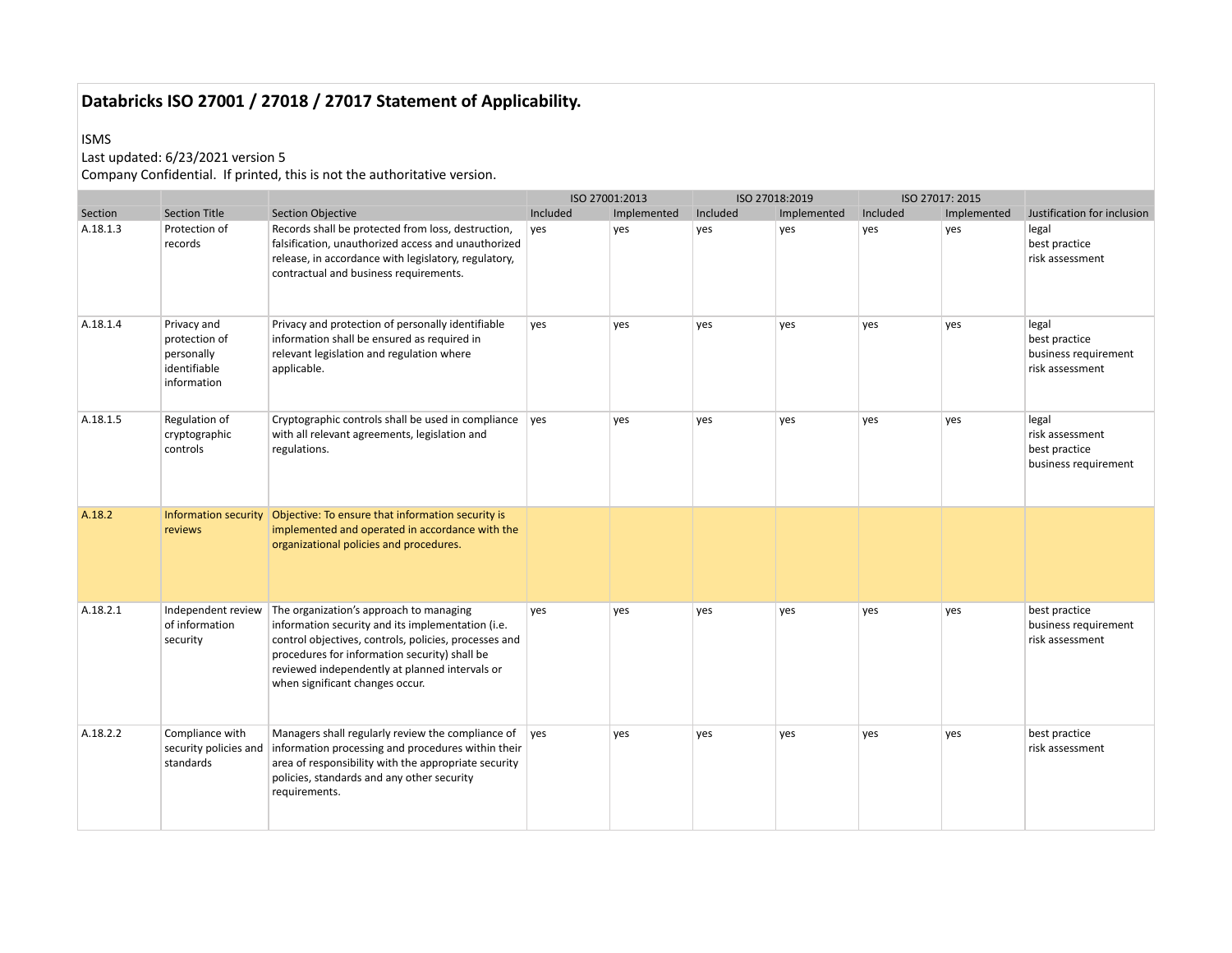ISMS

## Last updated: 6/23/2021 version 5

|          |                                |                                                                                                                                               |          | ISO 27001:2013 |          | ISO 27018:2019 |          | ISO 27017: 2015 |                                  |
|----------|--------------------------------|-----------------------------------------------------------------------------------------------------------------------------------------------|----------|----------------|----------|----------------|----------|-----------------|----------------------------------|
| Section  | Section Title                  | Section Objective                                                                                                                             | Included | Implemented    | Included | Implemented    | Included | Implemented     | Justification for inclusion      |
| A.18.2.3 | Technical<br>compliance review | Information systems shall be regularly reviewed for yes<br>compliance with the organization's information<br>security policies and standards. |          | yes            | yes      | yes            | yes      | yes             | best practice<br>risk assessment |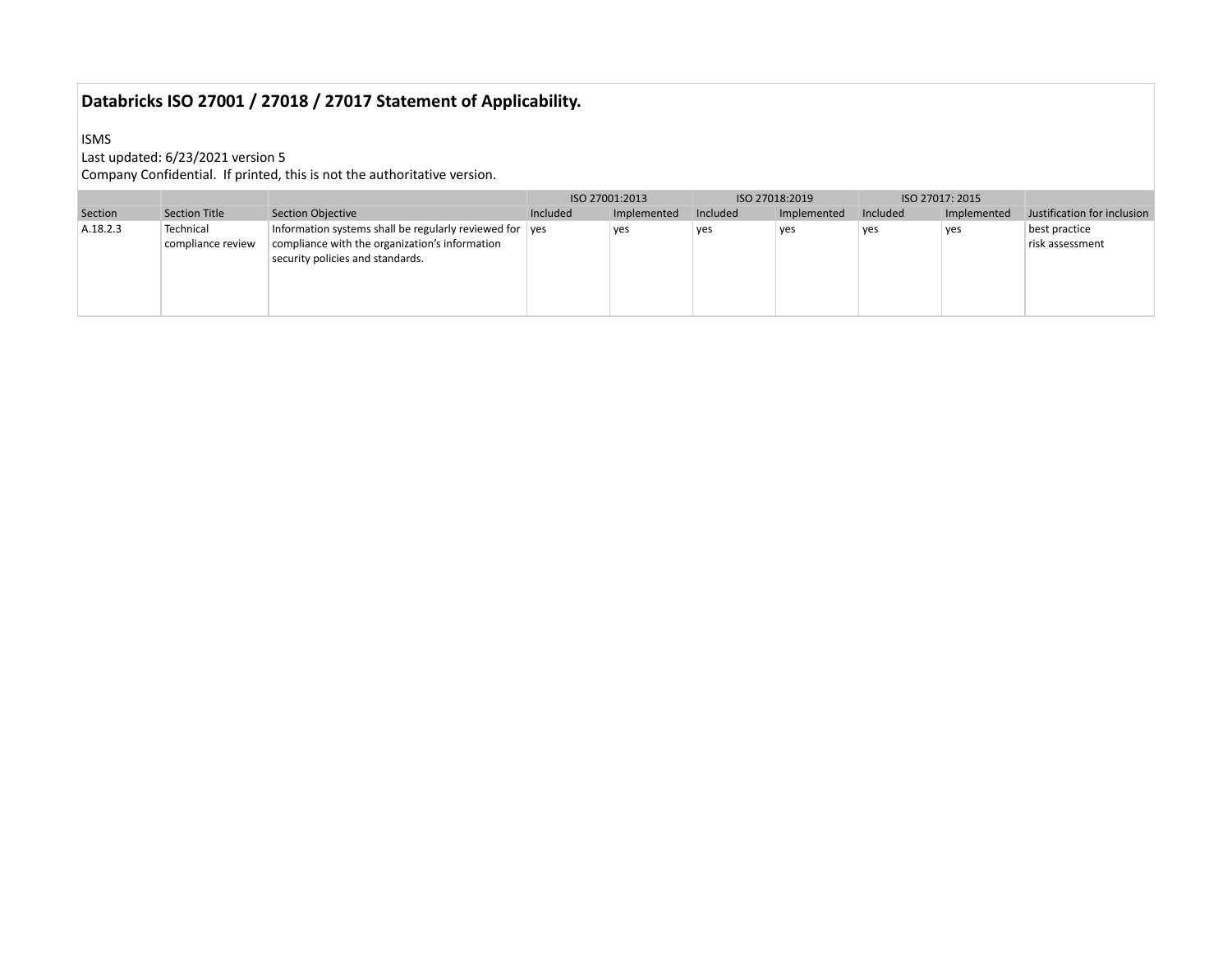#### ISMS

### Last updated: 6/23/2021 version 5

|         |                                                                     |                                                                                                                                                                                                                                                            |          | ISO 27018:2019 Appendix A |                                                                             |  |
|---------|---------------------------------------------------------------------|------------------------------------------------------------------------------------------------------------------------------------------------------------------------------------------------------------------------------------------------------------|----------|---------------------------|-----------------------------------------------------------------------------|--|
| Section | <b>Section Title</b>                                                | <b>Section Objective</b>                                                                                                                                                                                                                                   | Included | Implemented               | Justification for inclusion                                                 |  |
| A.2     | <b>Consent and Choice</b>                                           |                                                                                                                                                                                                                                                            |          |                           |                                                                             |  |
| A.2.1   | Obligation to co-<br>operate regarding<br>PII principals' rights    | The public cloud PII processor should provide the<br>cloud service customer with the means to enable<br>them to fulfil their obligation to facilitate the<br>exercise of PII principals' rights to access, correct<br>and/or erase PII pertaining to them. | Yes      | Yes                       | Public cloud PII<br>processor extended<br>control set for PII<br>protection |  |
| A.3     | <b>Purpose Legitimacy</b><br>and Specification                      |                                                                                                                                                                                                                                                            |          |                           |                                                                             |  |
| A.3.1   | Public cloud PII<br>processor's purpose                             | PII to be processed under a contract should not be<br>processed for any purpose independent of the<br>instructions of the cloud service customer.                                                                                                          | Yes      | Yes                       | Public cloud PII<br>processor extended<br>control set for PII<br>protection |  |
| A.3.2   | Public cloud PII<br>processor's<br>commercial use                   | PII processed under a contract should not be used<br>by the public cloud PII processor for the purposes<br>of marketing and advertising without express<br>consent. Such consent should not be a condition of<br>receiving the service.                    | Yes      | Yes                       | Public cloud PII<br>processor extended<br>control set for PII<br>protection |  |
| A.5     | <b>Data Minimization</b>                                            |                                                                                                                                                                                                                                                            |          |                           |                                                                             |  |
| A.5.1   | Secure erasure of<br>temporary files                                | Temporary files and documents should be erased<br>or destroyed within a specified, documented<br>period.                                                                                                                                                   | Yes      | Yes                       | Public cloud PII<br>processor extended<br>control set for PII<br>protection |  |
| A.6     | <b>Use, Retention and</b><br><b>Disclosure</b><br><b>Limitation</b> |                                                                                                                                                                                                                                                            |          |                           |                                                                             |  |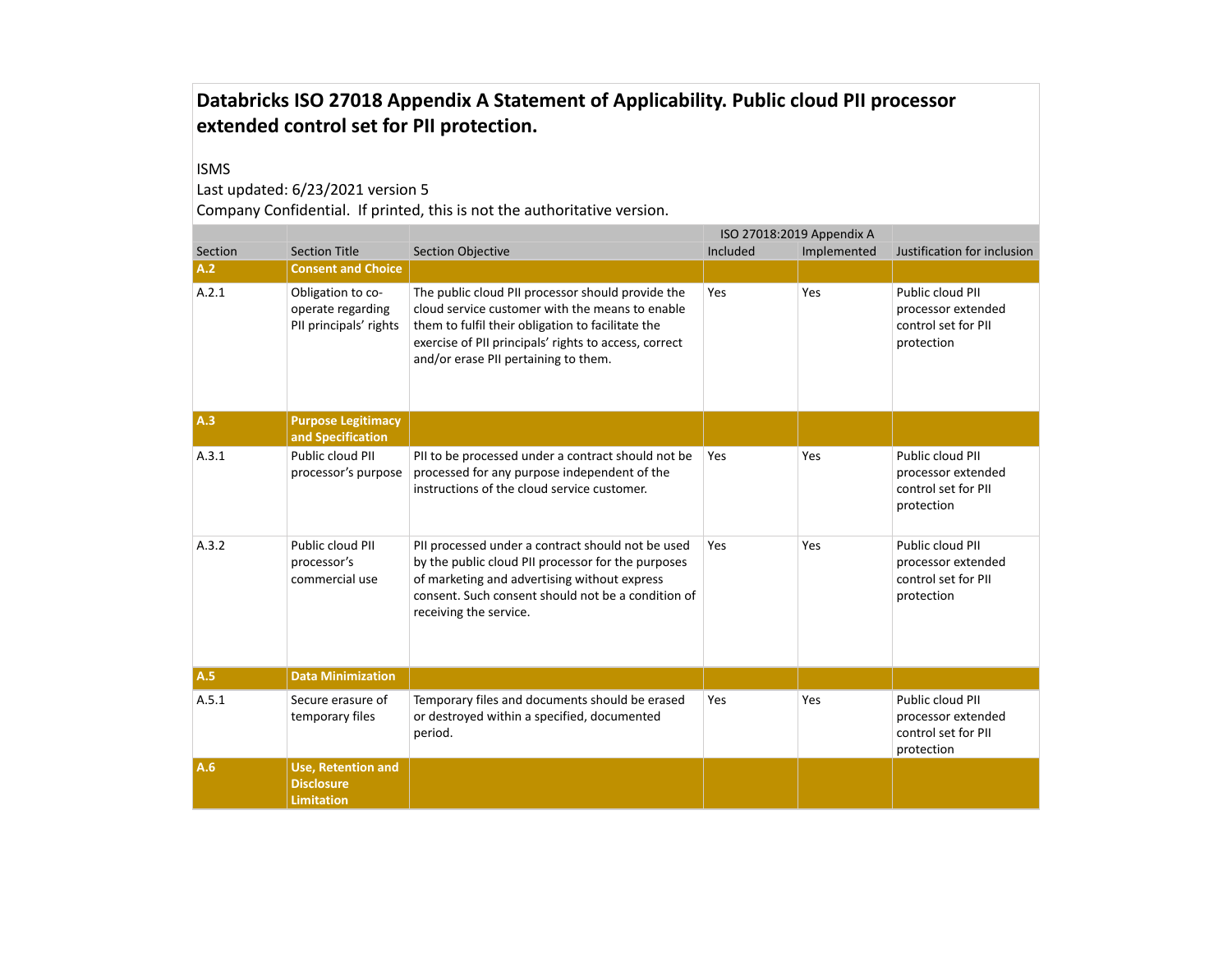#### ISMS

### Last updated: 6/23/2021 version 5

|         |                                                                               |                                                                                                                                                                                                                                                                                                                                                                                                              |          | ISO 27018:2019 Appendix A |                                                                             |
|---------|-------------------------------------------------------------------------------|--------------------------------------------------------------------------------------------------------------------------------------------------------------------------------------------------------------------------------------------------------------------------------------------------------------------------------------------------------------------------------------------------------------|----------|---------------------------|-----------------------------------------------------------------------------|
| Section | <b>Section Title</b>                                                          | <b>Section Objective</b>                                                                                                                                                                                                                                                                                                                                                                                     | Included | Implemented               | Justification for inclusion                                                 |
| A.6.1   | PII Disclosure<br>Notification                                                | The contract between the public cloud PII<br>processor and the cloud service customer should<br>require the public cloud PII processor to notify the<br>cloud service customer, in accordance with any<br>procedure and time periods agreed in the contract,<br>of any legally binding request for disclosure of PII<br>by a law enforcement authority, unless such a<br>disclosure is otherwise prohibited. | Yes      | Yes                       | Public cloud PII<br>processor extended<br>control set for PII<br>protection |
| A.6.2   | Recording of PII<br>disclosures                                               | Disclosures of PII to third parties should be<br>recorded, including what PII has been disclosed, to<br>whom and at what time.                                                                                                                                                                                                                                                                               | Yes      | Yes                       | Public cloud PII<br>processor extended<br>control set for PII<br>protection |
| A.8     | Openness,<br><b>Transparency and</b><br><b>Notice</b>                         |                                                                                                                                                                                                                                                                                                                                                                                                              |          |                           |                                                                             |
| A.8.1   | Disclosure of sub-<br>contracted PII<br>processing                            | The use of sub-contractors by the public cloud PII<br>processor to process PII should be disclosed to the<br>relevant cloud service customers before their use.                                                                                                                                                                                                                                              | Yes      | Yes                       | Public cloud PII<br>processor extended<br>control set for PII<br>protection |
| A.10    | <b>Accountability</b>                                                         |                                                                                                                                                                                                                                                                                                                                                                                                              |          |                           |                                                                             |
| A.10.1  | Notification of a<br>data breach<br>involving PII                             | The public cloud PII processor should promptly<br>notify the relevant cloud service customer in the<br>event of any unauthorized access to PII or<br>unauthorized access to processing equipment or<br>facilities resulting in loss, disclosure or alteration of<br>PII.                                                                                                                                     | Yes      | Yes                       | Public cloud PII<br>processor extended<br>control set for PII<br>protection |
| A.10.2  | Retention period for<br>administrative<br>security policies and<br>guidelines | Copies of security policies and operating<br>procedures should be retained for a specified,<br>documented period upon replacement (including<br>updating).                                                                                                                                                                                                                                                   | Yes      | Yes                       | Public cloud PII<br>processor extended<br>control set for PII<br>protection |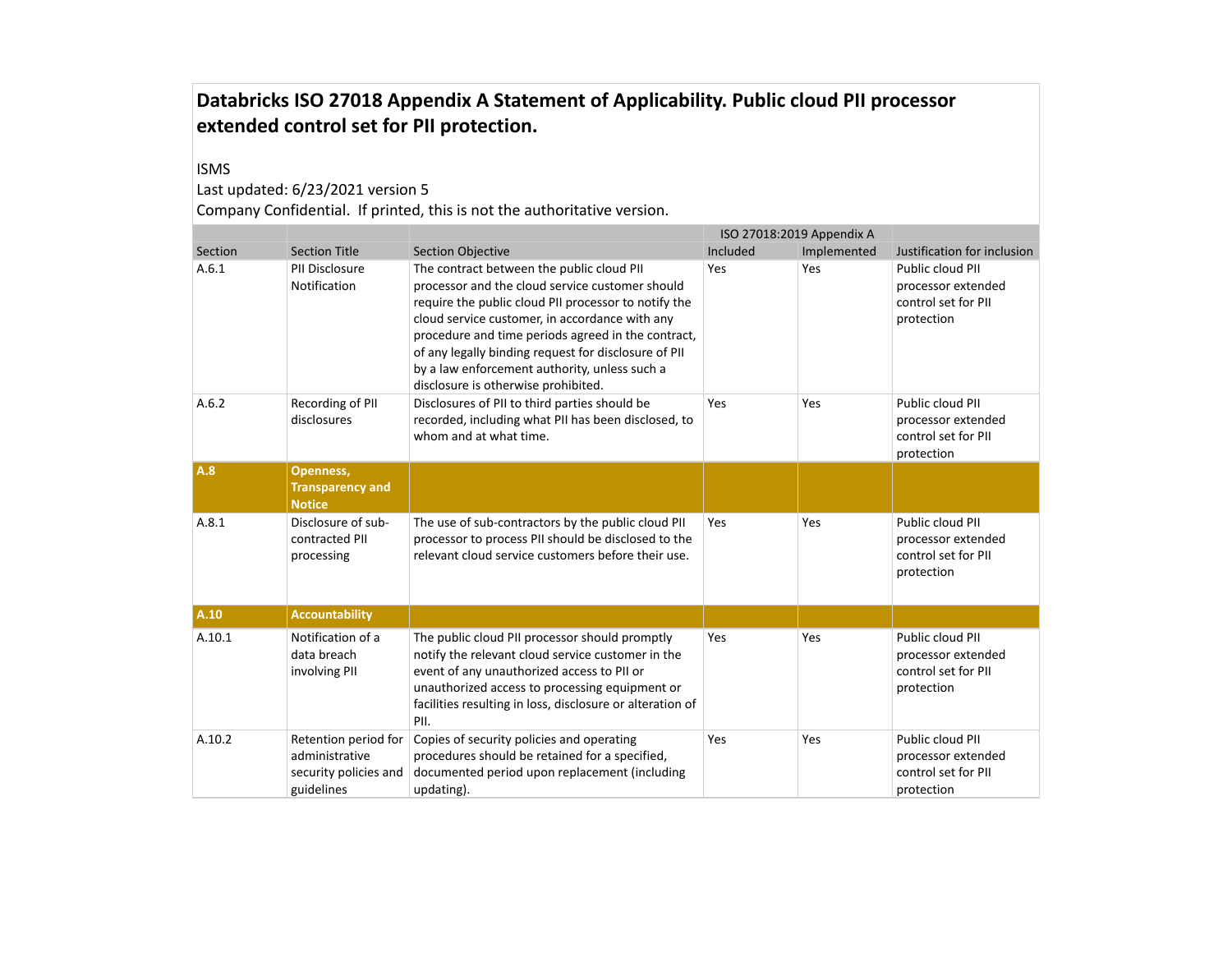#### ISMS

### Last updated: 6/23/2021 version 5

|         |                                                             |                                                                                                                                                                                                                              |          | ISO 27018:2019 Appendix A |                                                                             |
|---------|-------------------------------------------------------------|------------------------------------------------------------------------------------------------------------------------------------------------------------------------------------------------------------------------------|----------|---------------------------|-----------------------------------------------------------------------------|
| Section | <b>Section Title</b>                                        | <b>Section Objective</b>                                                                                                                                                                                                     | Included | Implemented               | Justification for inclusion                                                 |
| A.10.3  | PII return, transfer<br>and disposal                        | The public cloud PII processor should have a policy<br>in respect of the return, transfer and/or disposal of<br>PII and should make this policy available to the<br>cloud service customer.                                  | Yes      | Yes                       | Public cloud PII<br>processor extended<br>control set for PII<br>protection |
| A.11    | <b>Information</b><br><b>Security</b>                       |                                                                                                                                                                                                                              |          |                           |                                                                             |
| A.11.1  | Confidentiality or<br>non-disclosure<br>agreements          | Individuals under the public cloud PII processor's<br>control with access to PII should be subject to a<br>confidentiality obligation.                                                                                       | Yes      | Yes                       | Public cloud PII<br>processor extended<br>control set for PII<br>protection |
| A.11.2  | Restriction of the<br>creation of<br>hardcopy material      | The creation of hardcopy material displaying PII<br>should be restricted.                                                                                                                                                    | Yes      | Yes                       | Public cloud PII<br>processor extended<br>control set for PII<br>protection |
| A.11.3  | Control and logging<br>of data restoration                  | There should be a procedure for, and a log of, data<br>restoration efforts.                                                                                                                                                  | Yes      | Yes                       | Public cloud PII<br>processor extended<br>control set for PII<br>protection |
| A.11.4  | Protecting data on<br>storage media<br>leaving the premises | PII on media leaving the organization's premises<br>should be subject to an authorization procedure<br>and should not be accessible to anyone other than<br>authorized personnel (e.g. by encrypting the data<br>concerned). | Yes      | Yes                       | Public cloud PII<br>processor extended<br>control set for PII<br>protection |
| A.11.5  | Use of unencrypted<br>portable storage<br>media and devices | Portable physical media and portable devices that<br>do not permit encryption should not be used<br>except where it is unavoidable, and any use of such<br>portable media and devices should be<br>documented.               | Yes      | Yes                       | Public cloud PII<br>processor extended<br>control set for PII<br>protection |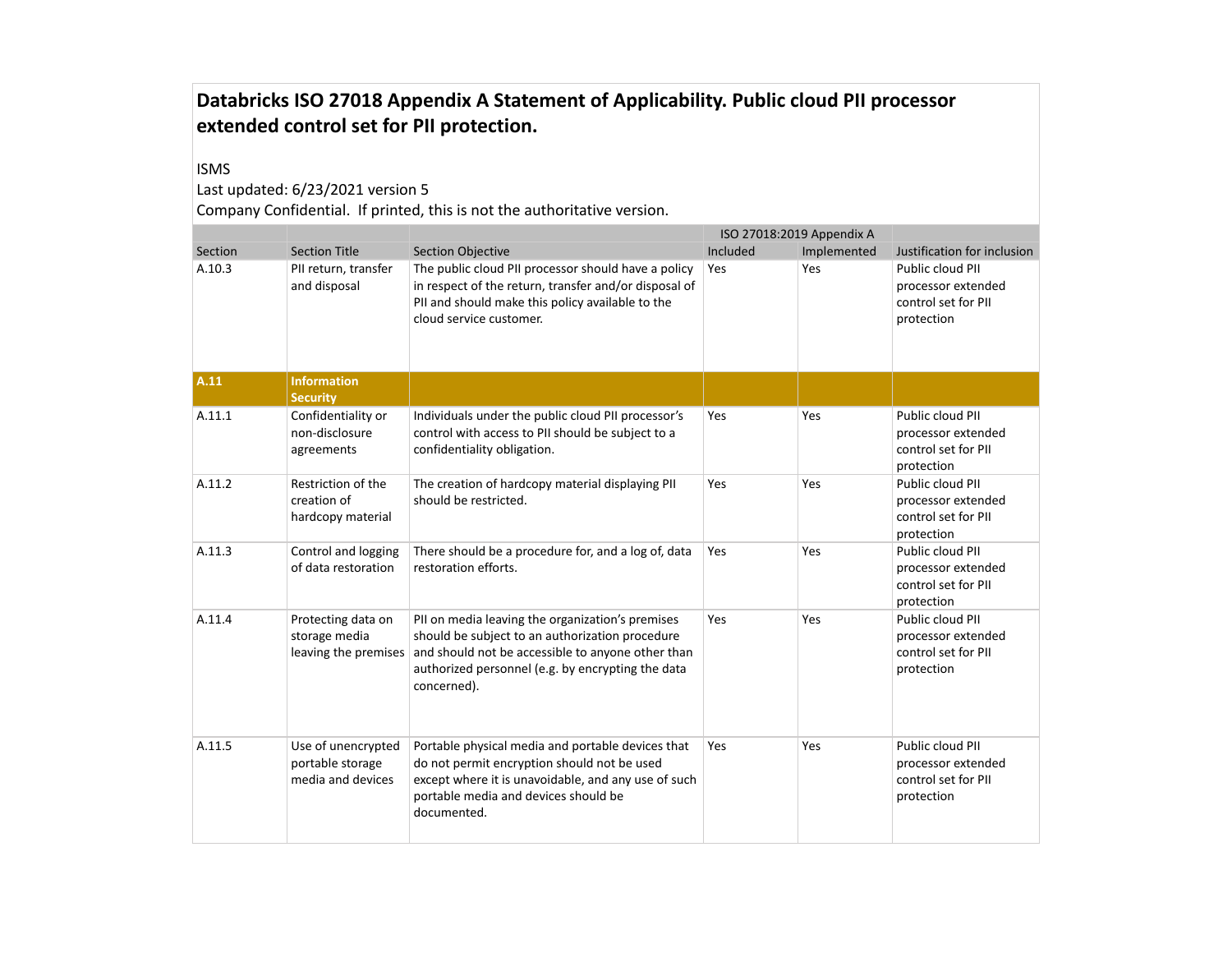#### ISMS

### Last updated: 6/23/2021 version 5

|         |                                                                                   |                                                                                                                                                                                                                                                                                                                                                                                                                                         |          | ISO 27018:2019 Appendix A |                                                                             |
|---------|-----------------------------------------------------------------------------------|-----------------------------------------------------------------------------------------------------------------------------------------------------------------------------------------------------------------------------------------------------------------------------------------------------------------------------------------------------------------------------------------------------------------------------------------|----------|---------------------------|-----------------------------------------------------------------------------|
| Section | <b>Section Title</b>                                                              | <b>Section Objective</b>                                                                                                                                                                                                                                                                                                                                                                                                                | Included | Implemented               | Justification for inclusion                                                 |
| A.11.6  | Encryption of PII<br>transmitted over<br>public data-<br>transmission<br>networks | PII that is transmitted over public data-<br>transmission networks should be encrypted prior<br>to transmission.                                                                                                                                                                                                                                                                                                                        | Yes      | Yes                       | Public cloud PII<br>processor extended<br>control set for PII<br>protection |
| A.11.7  | Secure disposal of<br>hardcopy materials                                          | Where hardcopy materials are destroyed, they<br>should be destroyed securely using mechanisms<br>such as cross-cutting, shredding, incinerating,<br>pulping, etc.                                                                                                                                                                                                                                                                       | Yes      | Yes                       | Public cloud PII<br>processor extended<br>control set for PII<br>protection |
| A.11.8  | Unique use of user<br>IDs                                                         | If more than one individual has access to stored PII,<br>then they should each have a distinct user ID for<br>identification, authentication and authorization<br>purposes.                                                                                                                                                                                                                                                             | Yes      | Yes                       | Public cloud PII<br>processor extended<br>control set for PII<br>protection |
| A.11.9  | Records of<br>authorized users                                                    | An up-to-date record of the users or profiles of<br>users who have authorized access to the<br>information system should be maintained.                                                                                                                                                                                                                                                                                                 | Yes      | Yes                       | Public cloud PII<br>processor extended<br>control set for PII<br>protection |
| A.11.10 | User ID<br>management                                                             | De-activated or expired user IDs should not be<br>granted to other individuals.                                                                                                                                                                                                                                                                                                                                                         | Yes      | Yes                       | Public cloud PII<br>processor extended<br>control set for PII<br>protection |
| A.11.11 | Contract measures                                                                 | Contracts between the cloud service customer and<br>the public cloud PII processor should specify<br>minimum technical and organizational measures to<br>ensure that the contracted security arrangements<br>are in place and that data are not processed for<br>any purpose independent of the instructions of the<br>controller. Such measures should not be subject to<br>unilateral reduction by the public cloud PII<br>processor. | Yes      | Yes                       | Public cloud PII<br>processor extended<br>control set for PII<br>protection |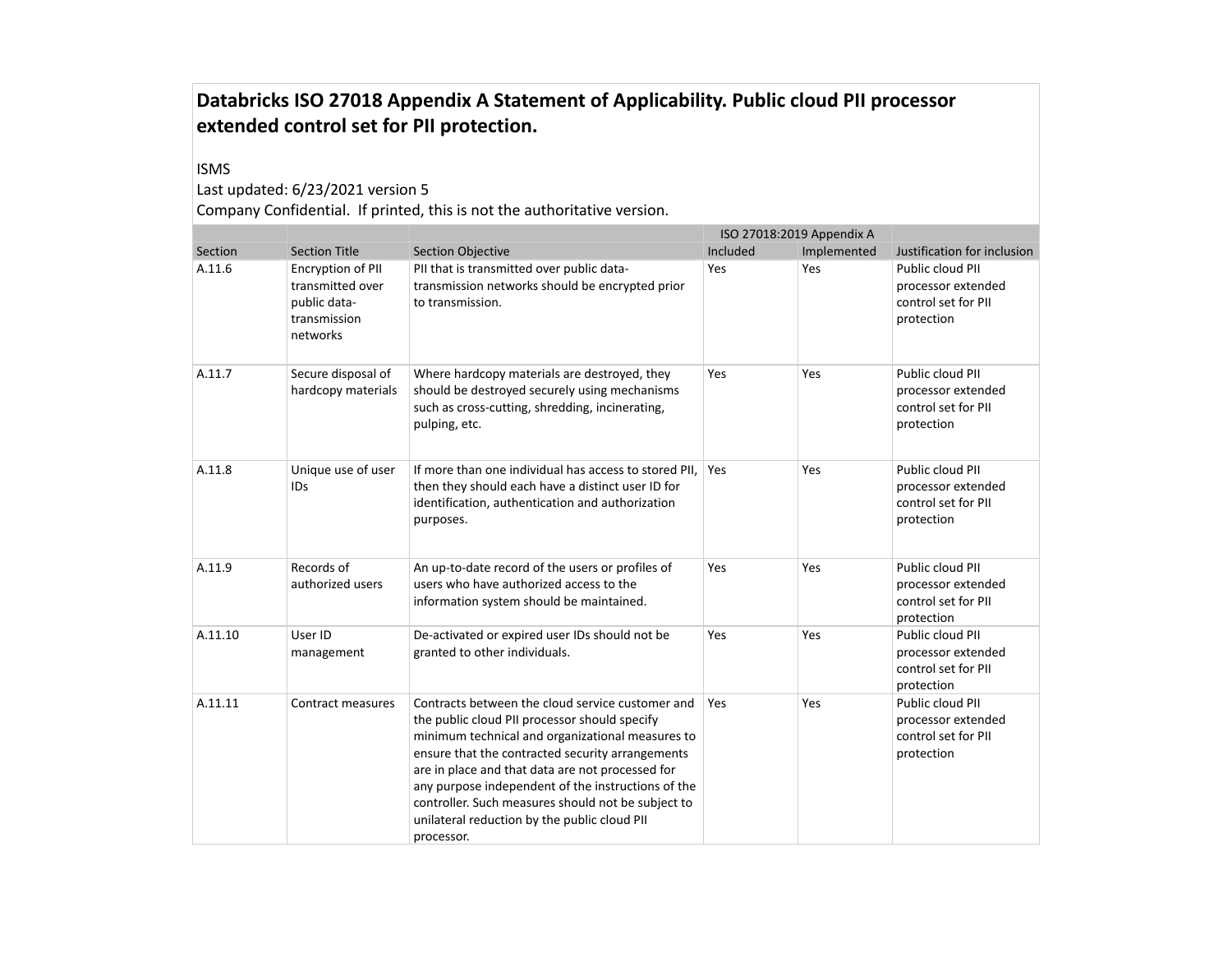#### ISMS

### Last updated: 6/23/2021 version 5

|         |                                                     |                                                                                                                                                                                                                                                                                                                                                                  | ISO 27018:2019 Appendix A |             |                                                                             |
|---------|-----------------------------------------------------|------------------------------------------------------------------------------------------------------------------------------------------------------------------------------------------------------------------------------------------------------------------------------------------------------------------------------------------------------------------|---------------------------|-------------|-----------------------------------------------------------------------------|
| Section | <b>Section Title</b>                                | <b>Section Objective</b>                                                                                                                                                                                                                                                                                                                                         | Included                  | Implemented | Justification for inclusion                                                 |
| A.11.12 | Sub-contracted PII<br>processing                    | Contracts between the public cloud PII processor<br>and any sub-contractors that process PII should<br>specify minimum technical and organizational<br>measures that meet the information security and<br>PII protection obligations of the public cloud PII<br>processor. Such measures should not be subject to<br>unilateral reduction by the sub-contractor. | Yes                       | Yes         | Public cloud PII<br>processor extended<br>control set for PII<br>protection |
| A.11.13 | Access to data on<br>pre-used data<br>storage space | The public cloud PII processor should ensure that<br>whenever data storage space is assigned to a cloud<br>service customer, any data previously residing on<br>that storage space is not visible to that cloud<br>service customer.                                                                                                                             | Yes                       | Yes         | Public cloud PII<br>processor extended<br>control set for PII<br>protection |
| A.12    | <b>Privacy Compliance</b>                           |                                                                                                                                                                                                                                                                                                                                                                  |                           |             |                                                                             |
| A.12.1  | Geographical<br>location of PII                     | The public cloud PII processor should specify and<br>document the countries in which PII might possibly<br>be stored.                                                                                                                                                                                                                                            | Yes                       | Yes         | Public cloud PII<br>processor extended<br>control set for PII<br>protection |
| A.12.2  | Intended<br>destination of PII                      | PII transmitted using a data-transmission network<br>should be subject to appropriate controls designed<br>to ensure that data reaches its intended<br>destination.                                                                                                                                                                                              | Yes                       | Yes         | Public cloud PII<br>processor extended<br>control set for PII<br>protection |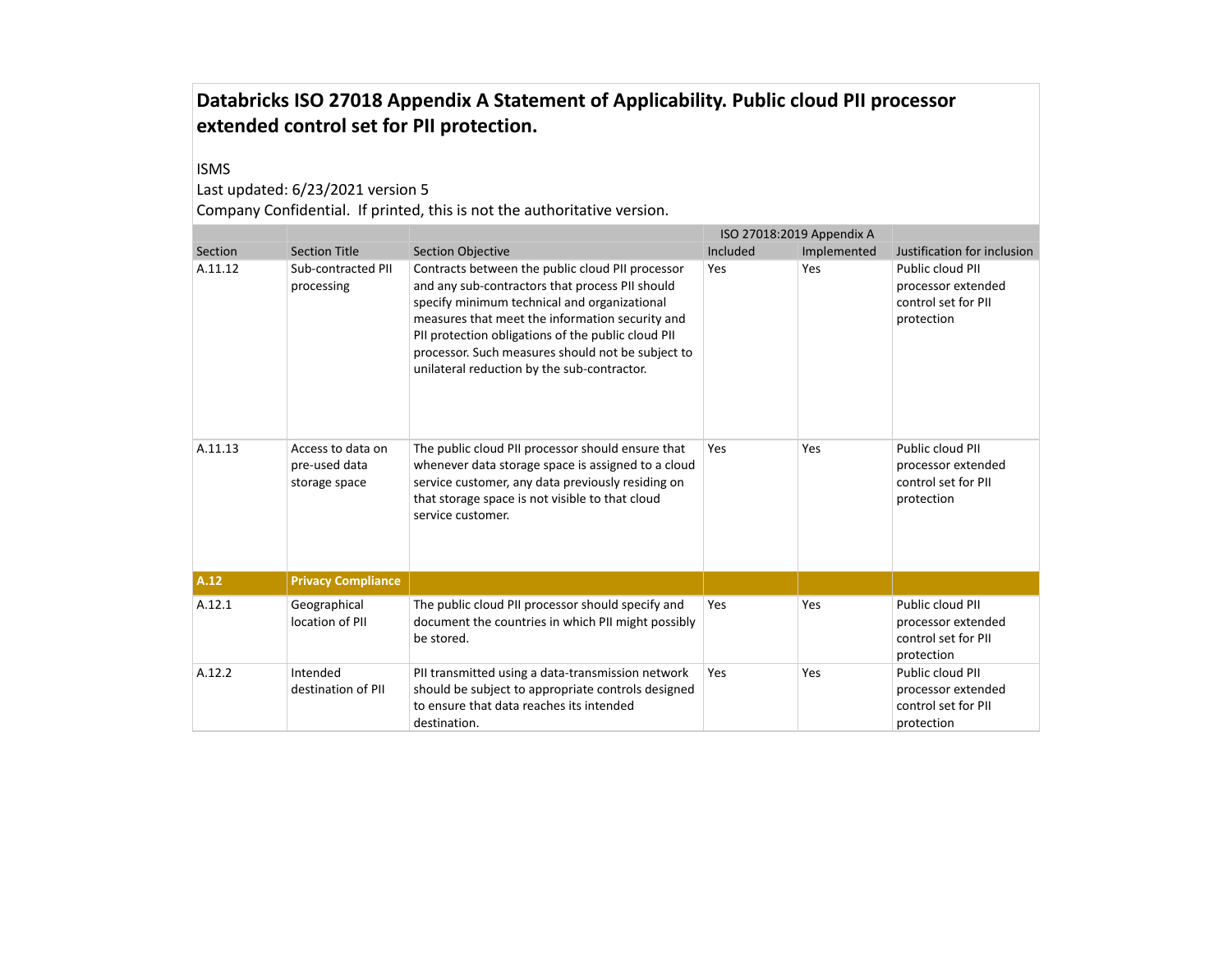# **Databricks ISO 27017 Appendix B Statement of Applicability. Cloud service providers and customers extended control set for provision and user of cloud services.**

#### ISMS

Last updated: 6/23/2021 version 5

|                |                                                                                          |                                                                                                                                                                                                                   | ISO 27017: 2015 Appendix B |             |                                                                                                                       |
|----------------|------------------------------------------------------------------------------------------|-------------------------------------------------------------------------------------------------------------------------------------------------------------------------------------------------------------------|----------------------------|-------------|-----------------------------------------------------------------------------------------------------------------------|
| Section        | <b>Section Title</b>                                                                     | <b>Section Objective</b>                                                                                                                                                                                          | Included                   | Implemented | Justification for<br>inclusion or<br>exclusion                                                                        |
| <b>CLD.6.3</b> | <b>Relationship between cloud</b><br>service customer and cloud<br>service provider      | To ensure that the information security is<br>implemented and operated in accordance with the<br>organizational security policies and standards.                                                                  |                            |             |                                                                                                                       |
| CLD.6.3.1      | Shared roles and<br>responsibilities within a cloud<br>computing environment             | Responsibilities for shared information security roles<br>in the use of the cloud service should be allocated to<br>identified                                                                                    | Yes                        | Yes         | Cloud service<br>providers and<br>customers<br>extended control<br>set for provision<br>and user of cloud<br>services |
| <b>CLD.8.1</b> | <b>Responsibility for assets</b>                                                         | To ensure that the information security is<br>implemented and operated in accordance with the<br>organizational security policies and standards.                                                                  |                            |             |                                                                                                                       |
| CLD.8.1.5      | Removal of cloud service<br>customer assets                                              | Assets of the cloud service customer that are on the<br>cloud service provider's premises should be removed,<br>and returned if necessary, in a timely manner upon<br>termination of the cloud service agreement. | Yes                        | Yes         | Cloud service<br>providers and<br>customers<br>extended control<br>set for provision<br>and user of cloud<br>services |
| <b>CLD.9.5</b> | <b>Access control of cloud</b><br>service customer data in<br>shared virtual environment | To ensure that the information security is<br>implemented and operated in accordance with the<br>organizational security policies and standards.                                                                  |                            |             |                                                                                                                       |
| CLD.9.5.1      | Segregation in virtual<br>computing environments                                         | A cloud service customer's virtual environment<br>running on a cloud service should be protected from<br>other cloud service customers and unauthorized<br>persons.                                               | Yes                        | Yes         | Cloud service<br>providers and<br>customers<br>extended control<br>set for provision<br>and user of cloud<br>services |